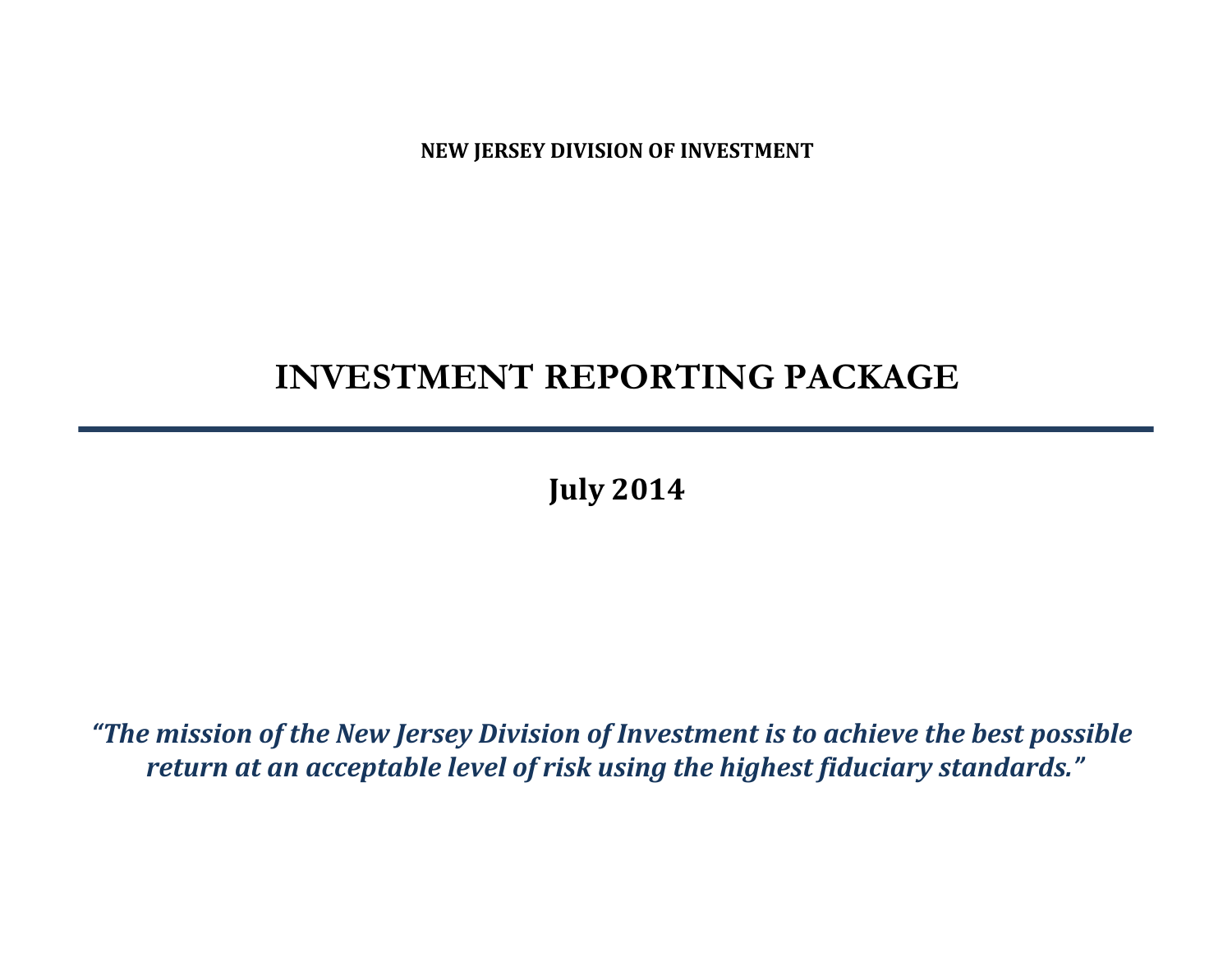## **New Jersey Division of Investment Actual Allocation vs FY 2015 Investment Plan Target 7/31/14**

|                                    | <b>Actual</b>       |                 |             |                     |
|------------------------------------|---------------------|-----------------|-------------|---------------------|
|                                    | <b>Allocation %</b> | <b>Target %</b> | Difference% | <b>Allocation\$</b> |
| Absolute Return/Risk Mitigation    | 4.20%               | 4.00%           | 0.20%       | 3,360.32            |
| <b>Risk Mitigation</b>             | 4.20%               | 4.00%           | 0.20%       | 3,360.32            |
| Cash Equivalents <sup>(1)</sup>    | 5.53%               | 5.00%           | 0.53%       | 4,423.35            |
| Short Term Cash Equivalents        | 0.49%               | 0.00%           | 0.49%       | 394.89              |
| <b>TIPS</b>                        | 2.10%               | 1.50%           | 0.60%       | 1,674.51            |
| <b>US Treasuries</b>               | 1.05%               | 1.75%           | $-0.70%$    | 837.40              |
| <b>Total Liquidity</b>             | 9.17%               | 8.25%           | 0.92%       | 7,330.15            |
| <b>Investment Grade Credit</b>     | 11.83%              | 10.00%          | 1.83%       | 9,455.91            |
| High Yield Fixed Income            | 2.06%               | 2.00%           | 0.06%       | 1,644.02            |
| <b>Global Diversified Credit</b>   | 2.80%               | 3.50%           | $-0.70%$    | 2,234.86            |
| Credit Oriented Hedge Funds        | 3.04%               | 4.00%           | $-0.96%$    | 2,426.36            |
| Debt Related Private Equity        | 1.03%               | 1.00%           | 0.03%       | 823.06              |
| <b>Debt Related Real Estate</b>    | 0.95%               | 1.00%           | $-0.05%$    | 762.71              |
| Police and Fire Mortgage Program   | 1.12%               | 1.10%           | 0.02%       | 891.19              |
| <b>Total Income</b>                | 22.82%              | 22.60%          | 0.22%       | 18,238.11           |
| Commodities                        | 1.37%               | 1.00%           | 0.37%       | 1,096.36            |
| <b>Private Real Assets</b>         | 1.21%               | 2.00%           | $-0.79%$    | 965.09              |
| <b>Equity Related Real Estate</b>  | 3.73%               | 4.25%           | $-0.52%$    | 2,977.30            |
| <b>Total Real Return</b>           | 6.30%               | 7.25%           | $-0.95%$    | 5,038.75            |
| <b>US Equity</b>                   | 26.56%              | 27.25%          | $-0.69%$    | 21,227.97           |
| Non-US Developed Markets Equity    | 11.75%              | 12.00%          | $-0.25%$    | 9,391.96            |
| <b>Emerging Markets Equity</b>     | 6.59%               | 6.40%           | 0.19%       | 5,269.73            |
| <b>Equity Oriented Hedge Funds</b> | 3.66%               | 4.00%           | $-0.34%$    | 2,923.05            |
| <b>Buyouts/Venture Capital</b>     | 7.98%               | 8.25%           | $-0.27%$    | 6,376.33            |
| <b>Total Global Growth</b>         | 56.54%              | 57.90%          | $-1.36%$    | 45,189.04           |
| Opportunistic Private Equity       | 0.18%               | 0.00%           | 0.00%       | 141.26              |
| <b>Other Cash and Receivables</b>  | 0.78%               | 0.00%           | 0.78%       | 621.85              |
| <b>Total Pension Fund</b>          | 100.00%             | 100.00%         | 0.00%       | 79,919.48           |

**1 The cash aggregate comprises the two common fund cash accounts, in addition to the seven plan cash accounts.** 

**Totals may not equal sum of components due to rounding.**



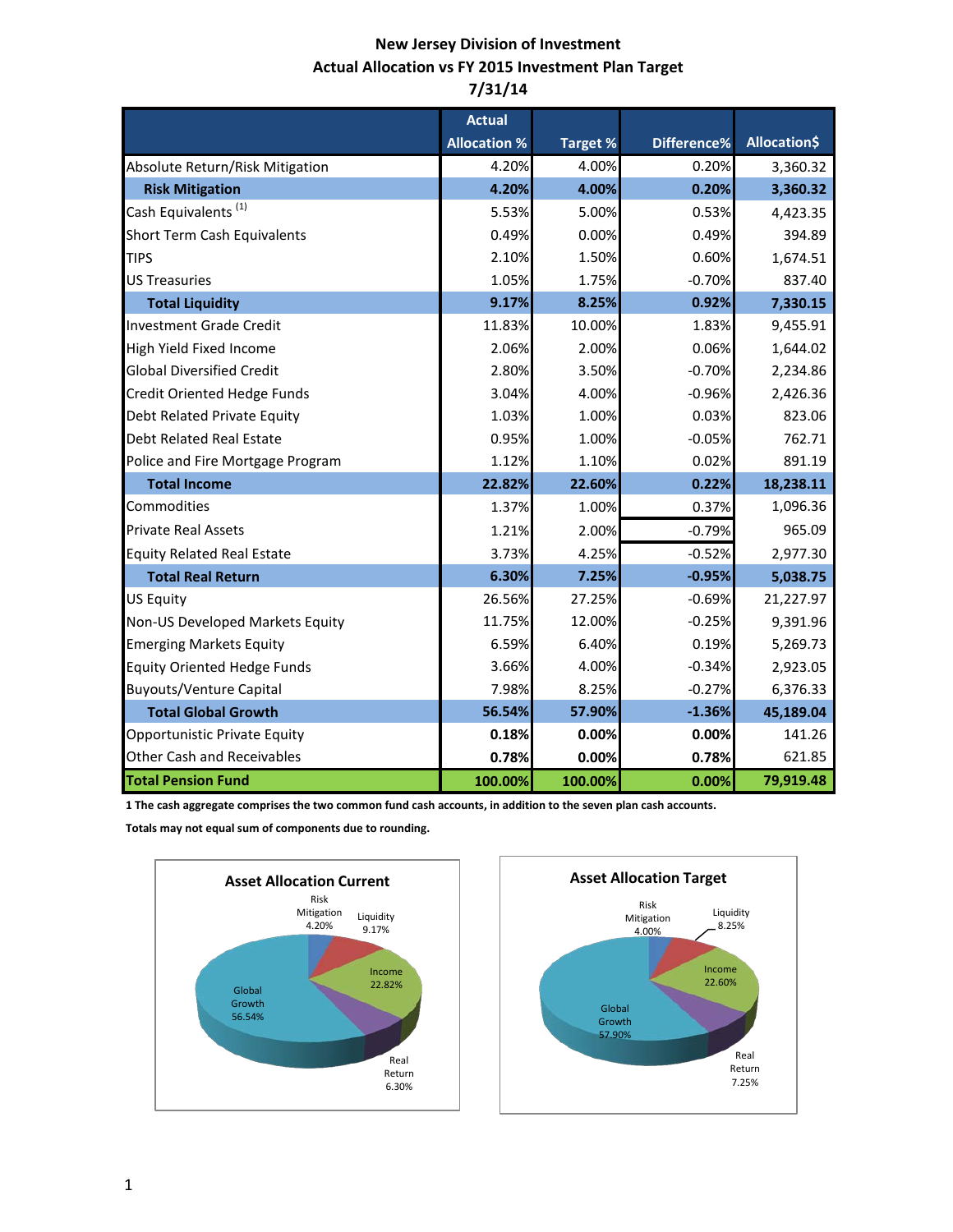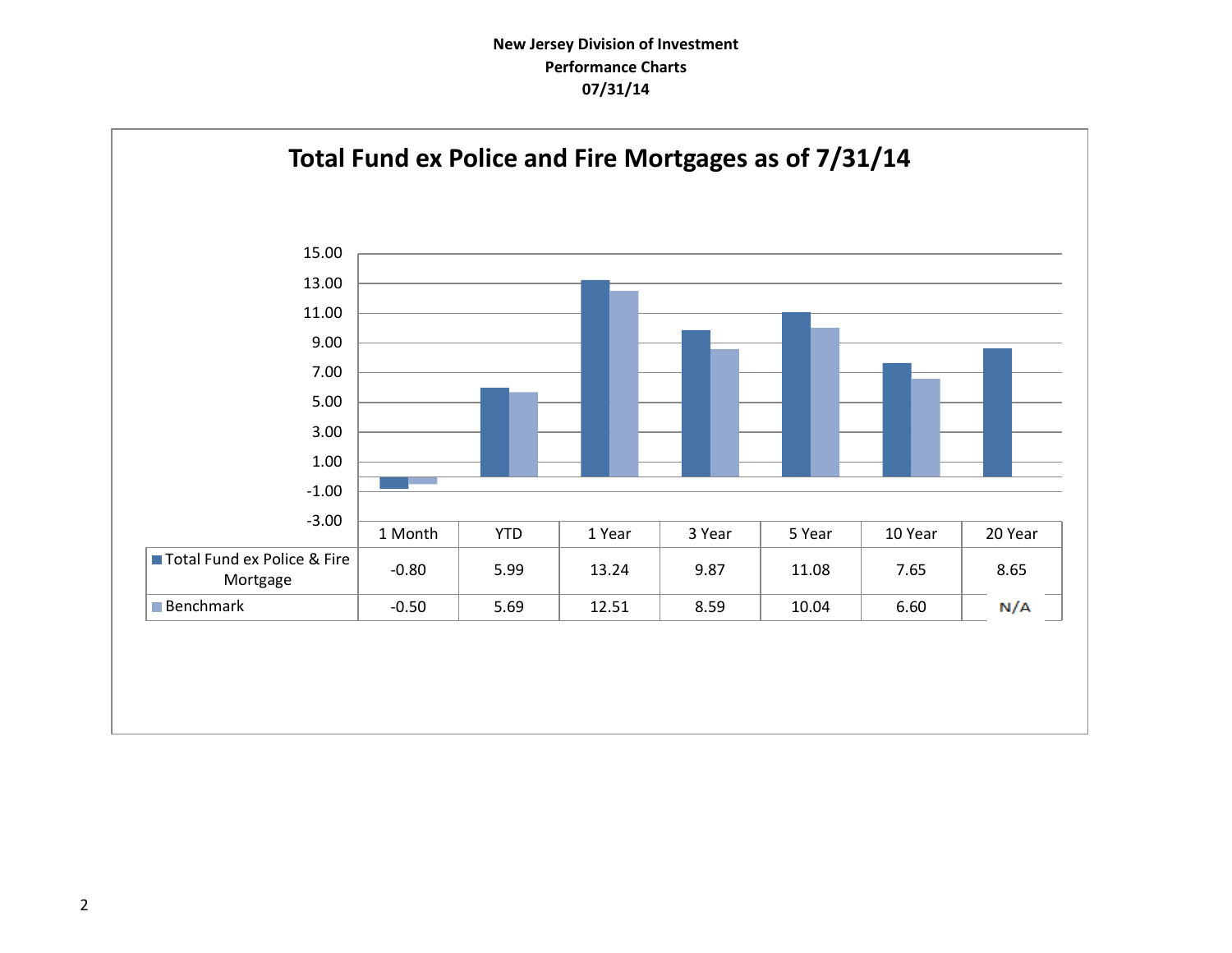

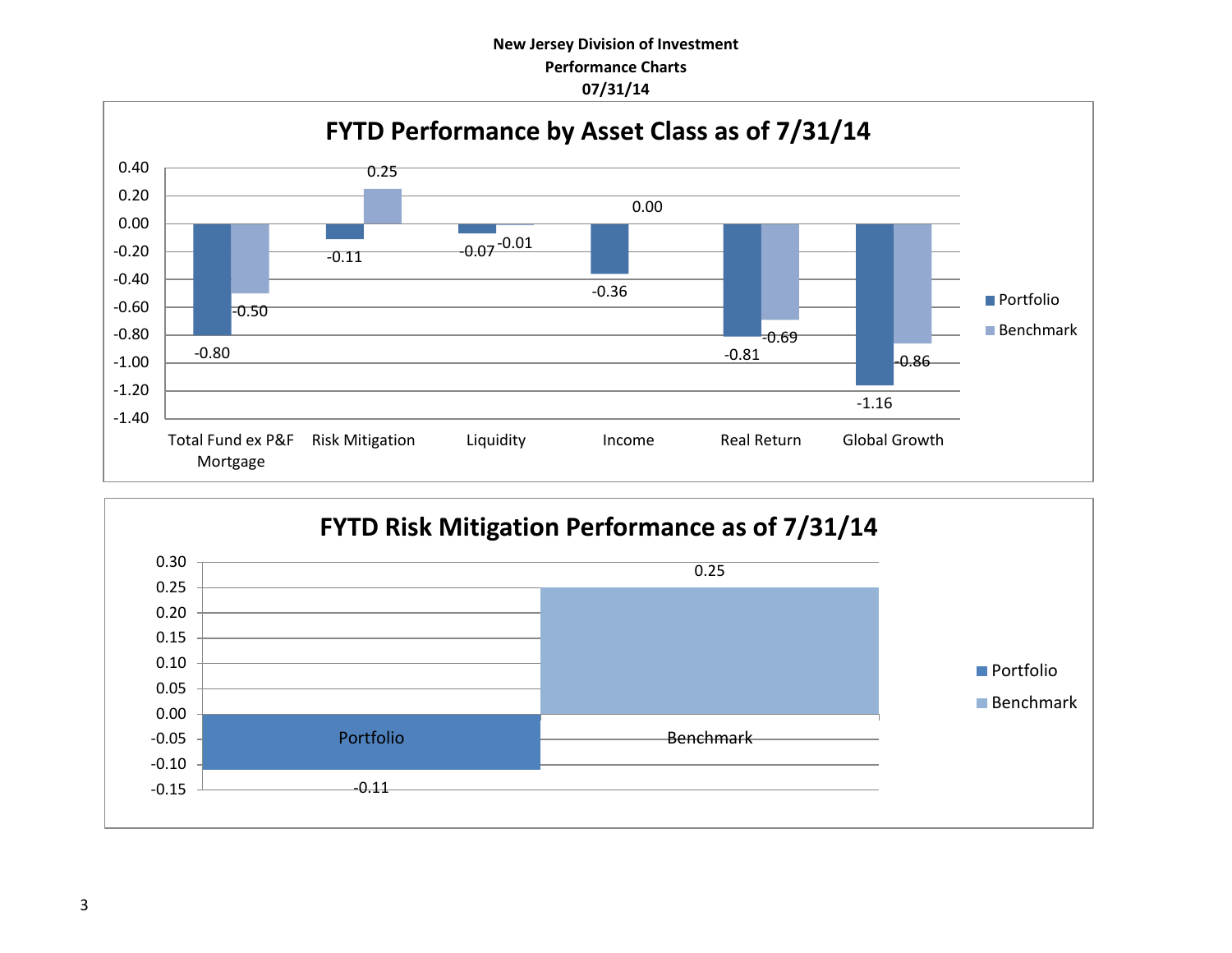



\*Reported on a 1 month lag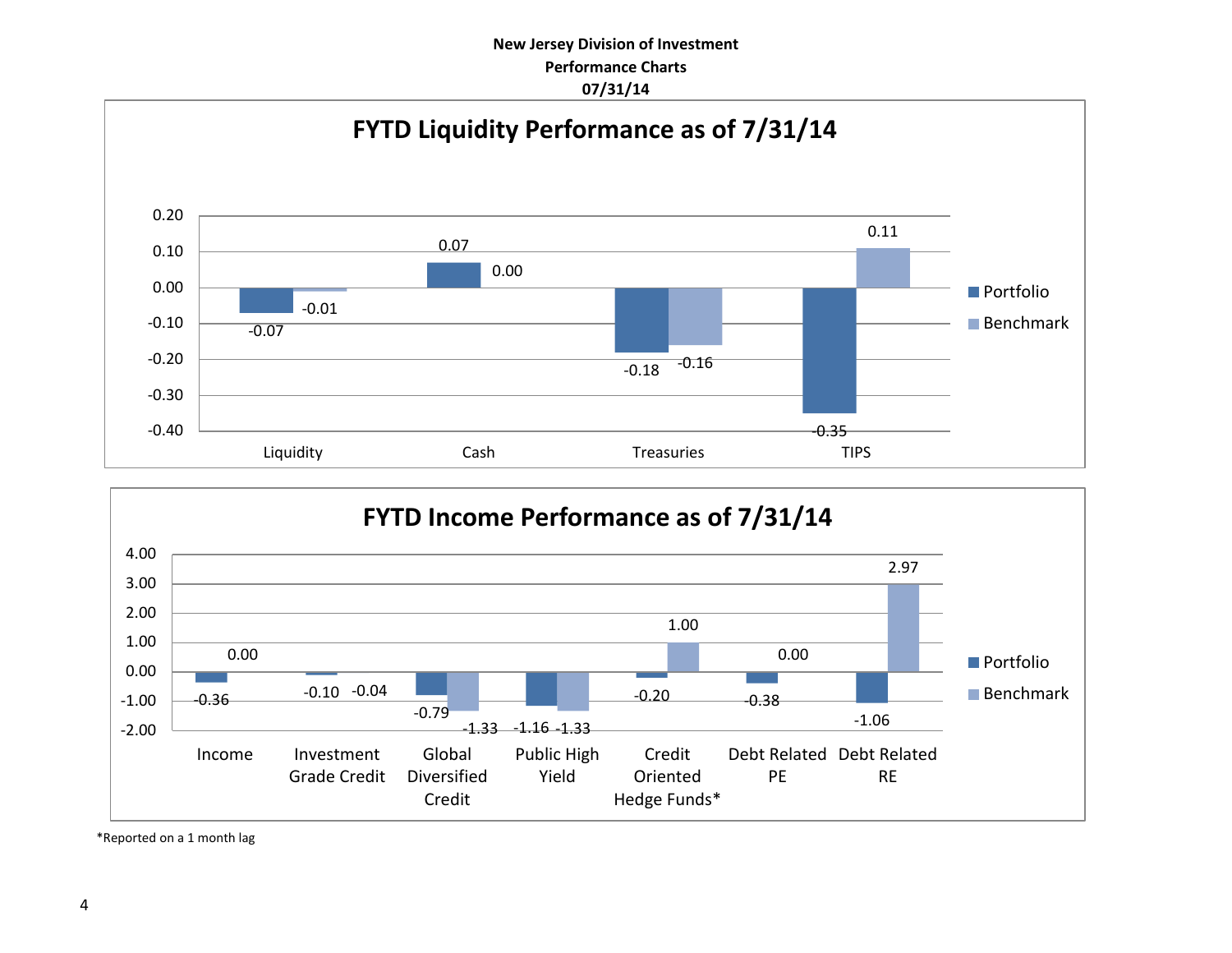



\*Reported on a 1 month lag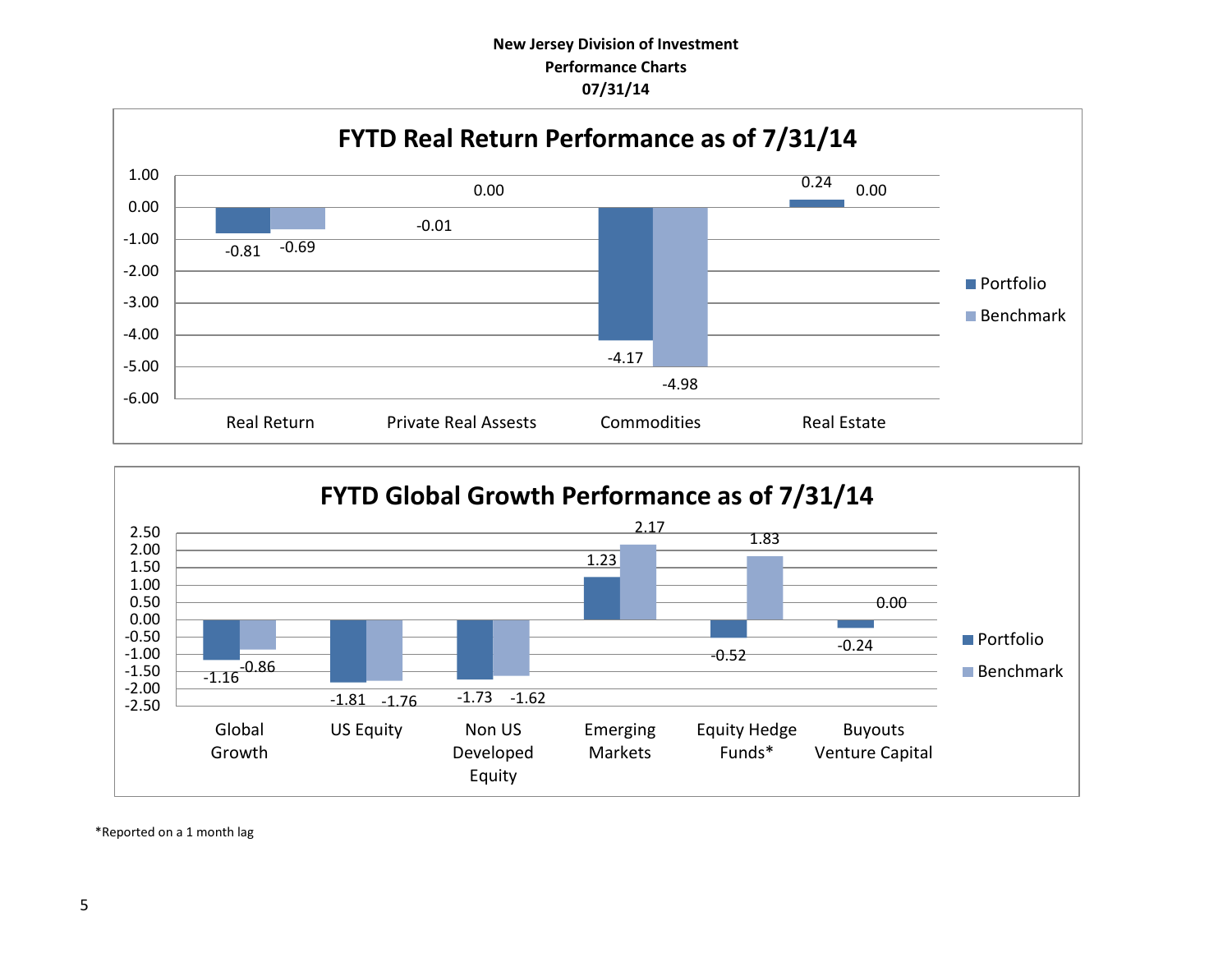#### **New Jersey Division of Investment**

**Pension Fund Performance Versus Benchmark**

| 7/31/14                                                           |         |             |             |        |         |         |          |
|-------------------------------------------------------------------|---------|-------------|-------------|--------|---------|---------|----------|
|                                                                   | 1 month | <b>CYTD</b> | <b>FYTD</b> | 1 Year | 3 Years | 5 Years | 10 Years |
| Domestic Equity with Cash, Hedges, Miscellaneous                  | (1.79)  | 5.19        | (1.79)      | 16.99  | 16.54   | 17.35   | 9.29     |
| S&P 1500 Composite                                                | (1.76)  | 5.14        | (1.76)      | 16.40  | 16.66   | 17.00   | 8.28     |
| Equity Only (Ex Cash)                                             | (1.81)  | 5.26        | (1.81)      | 17.54  | 16.88   | 17.82   | 9.46     |
| Equity Only-Diversified Fund                                      | (1.98)  | 4.85        | (1.98)      | 16.09  | 16.23   |         |          |
| <b>Equity Only-Concentrated Fund</b>                              | (1.65)  | 5.68        | (1.65)      | 19.32  | 17.80   |         |          |
| Domestic Fixed Income with Cash, Hedges, Miscellaneous            | (0.33)  | 5.63        | (0.33)      | 6.82   | 6.96    | 8.63    | 7.29     |
| <b>Fixed Income Blended Benchmark</b>                             | (0.40)  | 4.96        | (0.40)      | 6.09   | 6.82    | 7.82    | 6.92     |
| <b>Investment Grade</b>                                           | (0.14)  | 5.52        | (0.14)      | 5.72   | 5.85    | 7.83    | 6.78     |
| <b>Investment Grade Blended Benchmark</b>                         | (0.04)  | 5.42        | (0.04)      | 5.45   | 7.45    | 8.46    | 7.24     |
| High Yield                                                        | (0.95)  | 8.32        | (0.95)      | 13.30  | 10.74   | 14.50   |          |
| <b>Barclays High Yield Index</b>                                  | (1.33)  | 4.05        | (1.33)      | 8.19   | 8.58    | 12.34   |          |
| International Equity with Cash, Hedges, Miscellaneous             | (0.68)  | 4.33        | (0.68)      | 14.57  | 4.05    | 6.39    | 6.55     |
| <b>MSCI All World Country Index (ex US)</b>                       | (0.99)  | 4.51        | (0.99)      | 15.48  | 5.86    | 8.84    | 7.96     |
| <b>Custom International Equity Markets Index</b>                  | (0.29)  | 5.16        | (0.29)      | 15.26  | 5.27    |         |          |
| Developed Markets Equity                                          | (1.73)  | 3.22        | (1.73)      | 15.42  | 6.25    |         |          |
| Custom International Equity Developed Markets Index               | (1.62)  | 3.36        | (1.62)      | 15.38  | 7.59    |         |          |
| <b>Emerging Markets Equity</b>                                    | 1.23    | 6.69        | 1.23        | 13.77  | 0.77    |         |          |
| Custom International Equity Emerging Markets Index                | 2.17    | 8.32        | 2.17        | 15.30  | 1.06    |         |          |
| <b>Alternative Investments</b>                                    | (0.41)  | 9.11        | (0.41)      | 14.21  | 9.05    | 10.50   |          |
| <b>Hedge Funds</b>                                                | (0.29)  | 5.24        | (0.29)      | 10.20  | 6.97    | 7.46    |          |
| HFRI Fund of Funds Composite (one month lag)                      | 0.99    | 3.45        | 0.99        | 7.63   | 3.31    | 4.25    |          |
| <b>Private Equity</b>                                             | (0.25)  | 15.76       | (0.25)      | 23.70  | 14.27   | 16.41   |          |
| Cambridge Associates (Data only available quarterly) <sup>1</sup> | 0.00    | 9.95        | 0.00        | 18.90  | 14.36   | 17.35   |          |
| <b>Real Estate</b>                                                | (0.03)  | 9.25        | (0.03)      | 13.94  | 11.87   | 9.19    |          |
| Real Estate Index (Data only available quarterly) <sup>1</sup>    | 0.00    | 5.29        | 0.00        | 12.74  | 11.83   | 9.97    |          |
| <b>Real Assets/Commodities</b>                                    | (2.35)  | 7.00        | (2.35)      | 6.12   | (1.70)  | 3.22    |          |
| <b>DJUBS TR Index</b>                                             | (4.98)  | 1.74        | (4.98)      | 1.44   | (7.67)  | 0.31    |          |
| <b>Police &amp; Fire Mortgage Program</b>                         | 0.32    | 3.63        | 0.32        | 4.23   | 3.04    |         |          |
| Plan Cash <sup>2</sup>                                            | 0.07    | 0.39        | 0.07        | 0.45   | 0.26    | 0.31    | 1.79     |
| <b>US Treasury Bills (3 month)</b>                                | 0.00    | 0.02        | 0.00        | 0.04   | 0.05    | 0.08    | 1.53     |
| <b>Total Pension Fund</b>                                         | (0.78)  | 5.96        | (0.78)      | 13.13  | 9.78    |         |          |
| <b>Total Pension Fund ex Police and Fire Mortgages</b>            | (0.80)  | 5.99        | (0.80)      | 13.24  | 9.87    | 11.08   | 7.65     |
| <b>Total Fund Benchmark</b>                                       | (0.50)  | 5.69        | (0.50)      | 12.51  | 8.59    | 10.03   | 6.60     |

**1 Cambridge Associates & NCREIF (NPI) Benchmarks are only reported on an quarterly basis, non quarter-end months are reported as 0%**

**2 The cash aggregate comprises the seven plan cash accounts**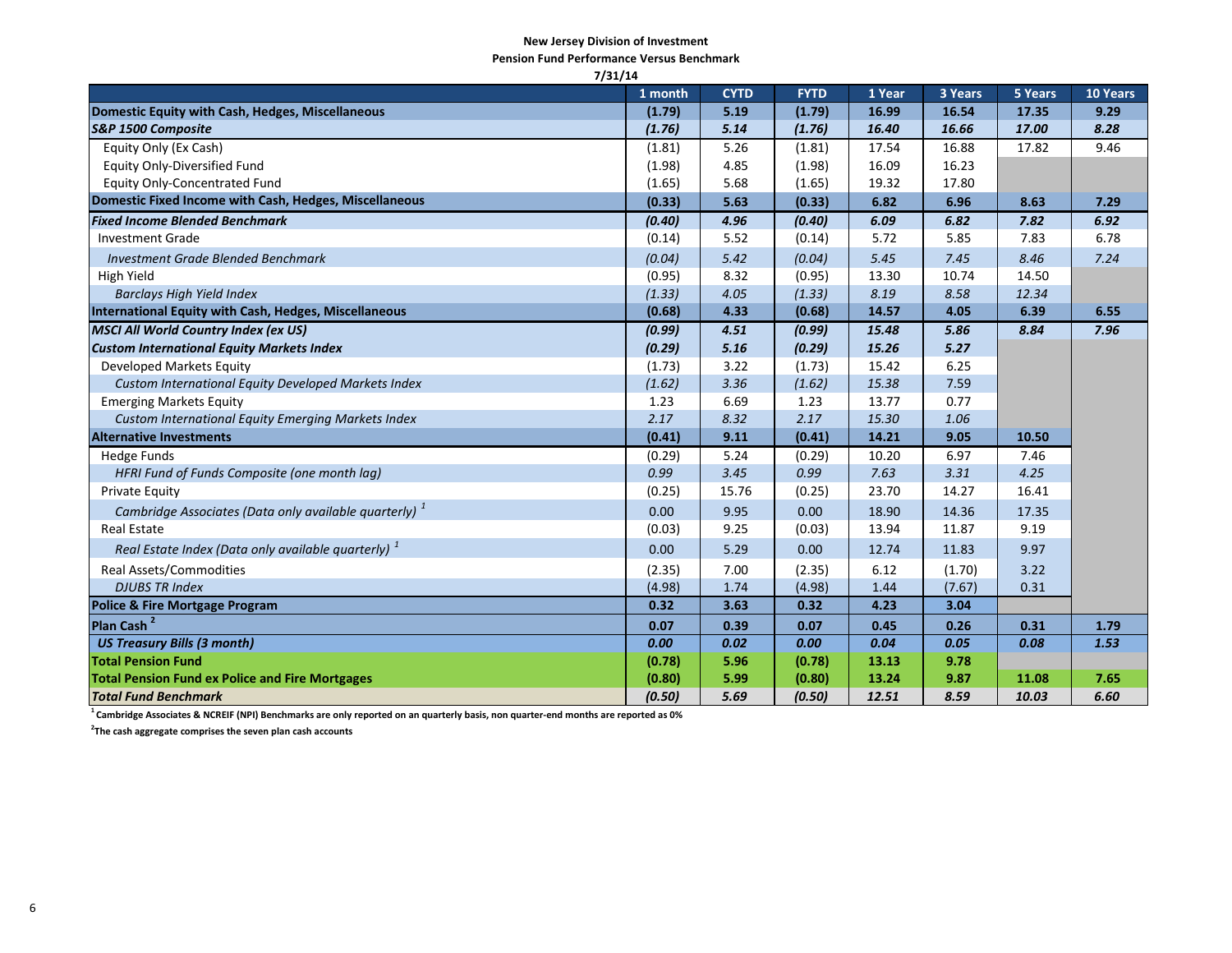# **New Jersey Division of Investment Domestic Equity 7/31/14**

## **Top Holdings**

|                              | % of             |
|------------------------------|------------------|
| Company                      | <b>Portfolio</b> |
| <b>APPLE INC</b>             | 3.60             |
| <b>EXXON MOBIL CORP</b>      | 2.28             |
| <b>MICROSOFT CORP</b>        | 2.13             |
| <b>WELLS FARGO CO</b>        | 1.79             |
| <b>GOOGLE INC</b>            | 1.76             |
| <b>GENERAL ELECTRIC CO</b>   | 1.49             |
| <b>JOHNSON &amp; JOHNSON</b> | 1.45             |
| <b>MERCK &amp; CO.</b>       | 1.38             |
| <b>JP MORGAN CHASE CO.</b>   | 1.31             |
| <b>PFIZER INC</b>            | 1.20             |

**Portfolio Sector Weightings**

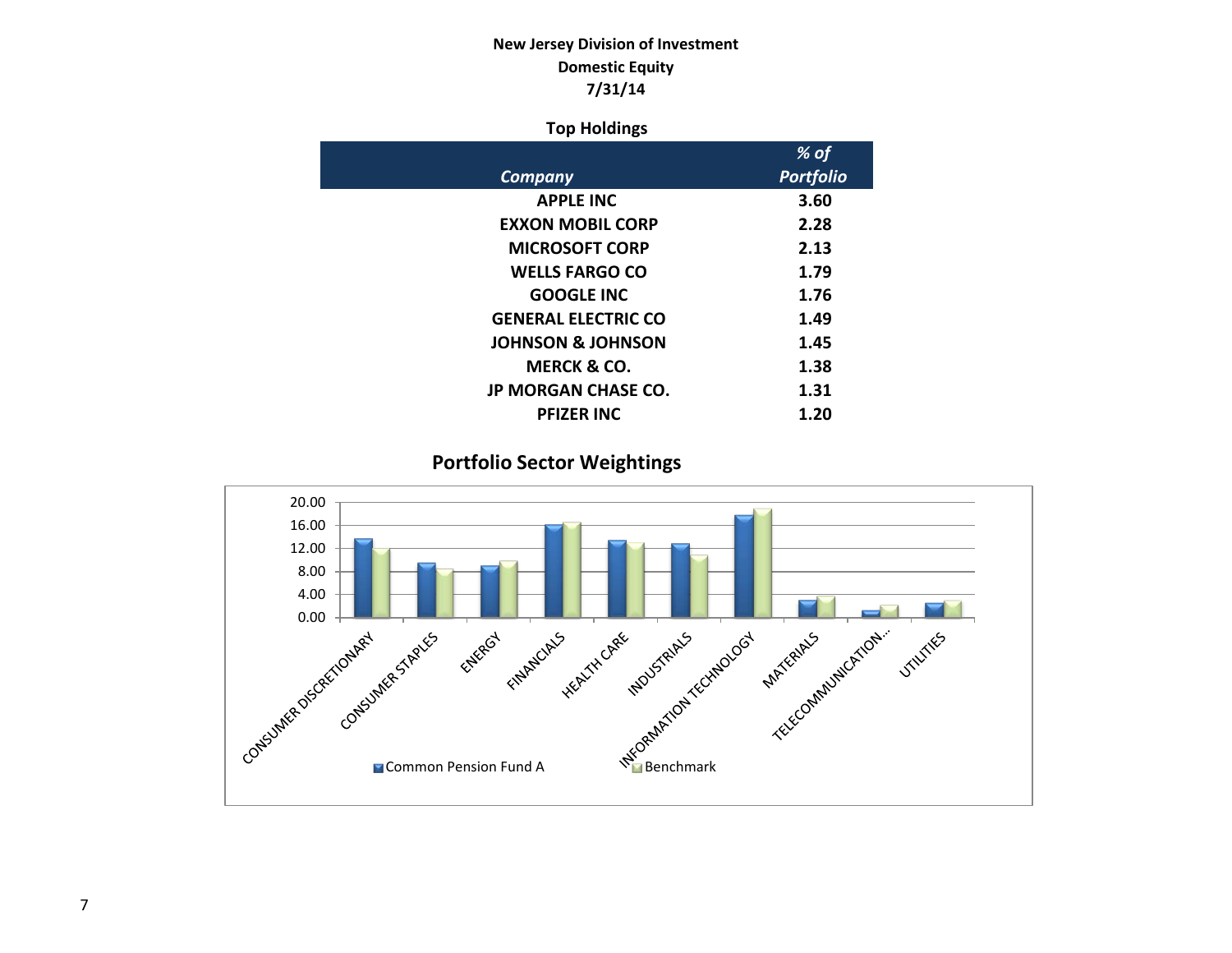## **New Jersey Division of Investment Investment Grade Portfolio 7/31/14**

|                               | <b>Portfolio</b> | Benchmark <sup>(1)</sup> Difference |          |             | Issuer Name <sup>(2)</sup> | <b>Market Valu</b> |
|-------------------------------|------------------|-------------------------------------|----------|-------------|----------------------------|--------------------|
| S & P's Quality Rating        | A+l              | A+                                  | N/A      | TII         | U.S. Treasury Tips         | 13.42%             |
| Coupon (%)                    | 3.84             | 5.43                                | $-1.59$  |             | U.S. Treasury              | 8.10%              |
| Current Yield                 | 3.25             | 4.56                                | $-1.31$  | <b>IXOM</b> | <b>Exxon Mobil</b>         | 2.35%              |
| <b>Duration</b>               | 6.10             | $*6.71$                             | $-0.61$  | <b>MP</b>   | <b>Prov of Manitoba</b>    | 2.26%              |
| <b>Option Adjusted Spread</b> | 75.13            | 101.43                              | $-26.30$ | <b>AID</b>  | Aid to Israel              | 2.25%              |
| Convexity                     | 0.21             | 1.50                                | $-1.29$  | <b>ONT</b>  | Prov of Ontario            | 1.91%              |
| Maturity (yrs)                | 7.23             | $*9.76$                             | $-2.53$  |             | <b>AT &amp; T</b>          | 1.78%              |

 $*$ This is a custom benchmark

| <b>Maturities</b> | <b>Portfolio</b> | Benchmark <sup>(1)</sup> |
|-------------------|------------------|--------------------------|
| $0-5yr$           | 40.50            | 0.43                     |
| $5-10$ yr         | 43.17            | 0.88                     |
| $10-15$ yr        | 2.75             | 9.90                     |
| 15-20yr           | 8.22             | 13.31                    |
| 20-25yr           | 2.51             | 23.47                    |
| 25-30yr           | 0.00             | 49.58                    |
| $>30$ yr          | 0.19             | 2.44                     |
| Unclassified      | 2.65             | 0.00                     |

(1) Barclay's Gov/Credit Long

(2) Includes all affiliated entities

(3) Excluding US Treasuries and Tips

| <b>Portfolio</b> | Benchmark <sup>(1)</sup> Difference |          |              | <b>Issuer Name (2)</b>   | Market Value [%] |
|------------------|-------------------------------------|----------|--------------|--------------------------|------------------|
| $A+$             | $A+$                                | N/A      | TII          | U.S. Treasury Tips       | 13.42%           |
| 3.84             | 5.43                                | $-1.59$  |              | U.S. Treasury            | 8.10%            |
| 3.25             | 4.56                                | $-1.31$  | <b>XOM</b>   | Exxon Mobil              | 2.35%            |
| 6.10             | $*6.71$                             | $-0.61$  | <b>MP</b>    | Prov of Manitoba         | 2.26%            |
| 75.13            | 101.43                              | $-26.30$ | <b>AID</b>   | Aid to Israel            | 2.25%            |
| 0.21             | 1.50                                | $-1.29$  | <b>ONT</b>   | <b>Prov of Ontario</b>   | 1.91%            |
| 7.23             | $*9.76$                             | $-2.53$  |              | AT & T                   | 1.78%            |
| ۰k               |                                     |          | <b>BRCOL</b> | Prov of British Columbia | 1.66%            |
|                  |                                     |          | <b>ORCL</b>  | Oracle                   | 1.48%            |
|                  |                                     |          | VZ           | Verizon                  | 1.42%            |

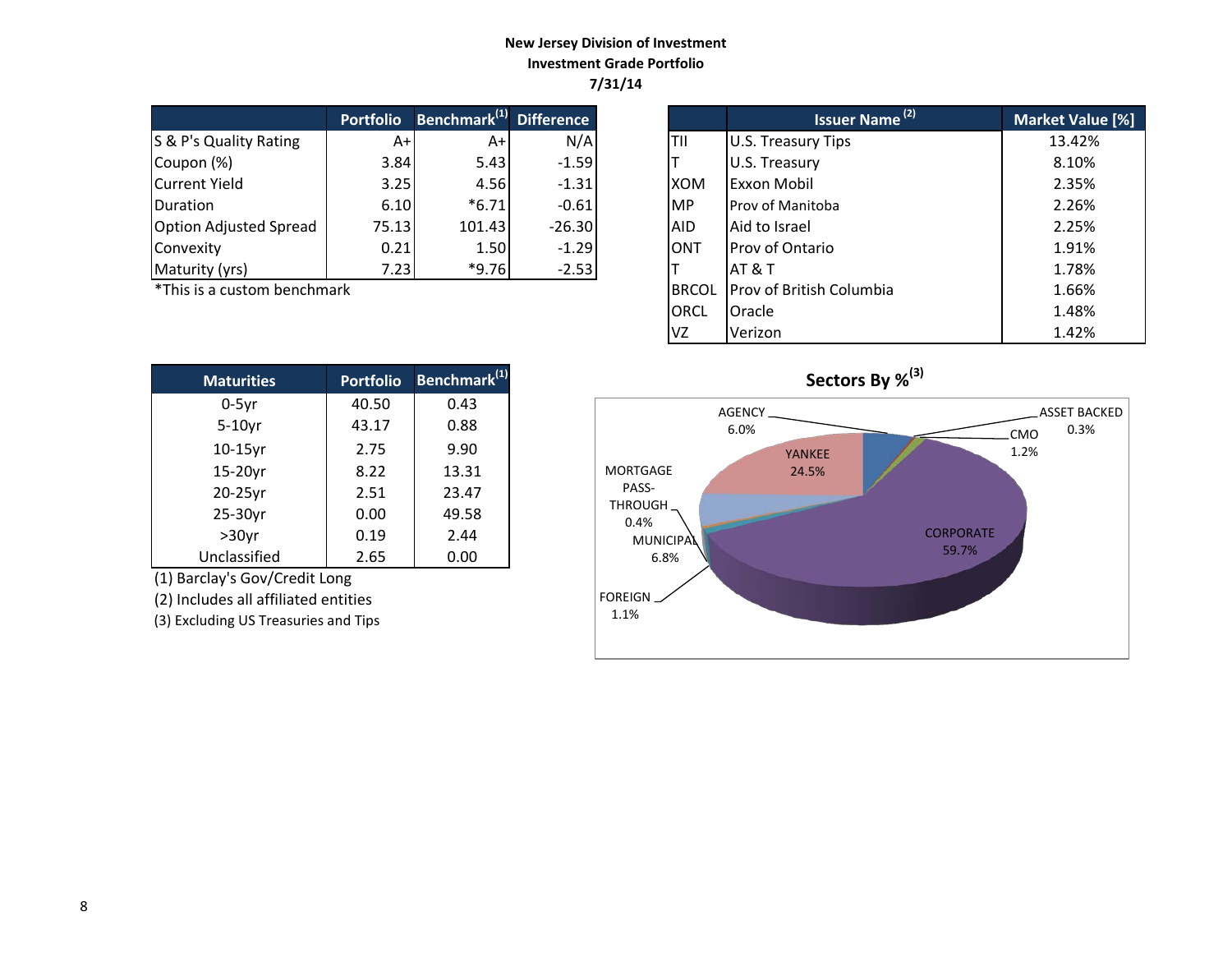# **New Jersey Division of Investment International Equity 7/31/14**

## **Top Holdings**

|                                       | % of             |
|---------------------------------------|------------------|
| <b>Company</b>                        | <b>Portfolio</b> |
| <b>ISHARES MSCI EMERGING MARKETS</b>  | 9.47             |
| <b>ISHARES MSCI EAFE ETF</b>          | 3.48             |
| ISHARES CORE MSCI EMERGING MAR        | 1.18             |
| ROCHE HOLDING AG                      | 1.13             |
| <b>NOVARTIS AG REG</b>                | 1.03             |
| <b>ISHARES MSCI SOUTH KOREA CAPPE</b> | 0.96             |
| <b>NESTLE SA REG</b>                  | 0.94             |
| L OREAL PRIME DE FIDELITE COMMON STOC | 0.88             |
| <b>TAIWAN SEMICONDUCTOR SP ADR</b>    | 0.80             |
| <b>HSBC HOLDINGS PLC</b>              | 0.78             |
|                                       |                  |

# **Portfolio Sector Weightings**

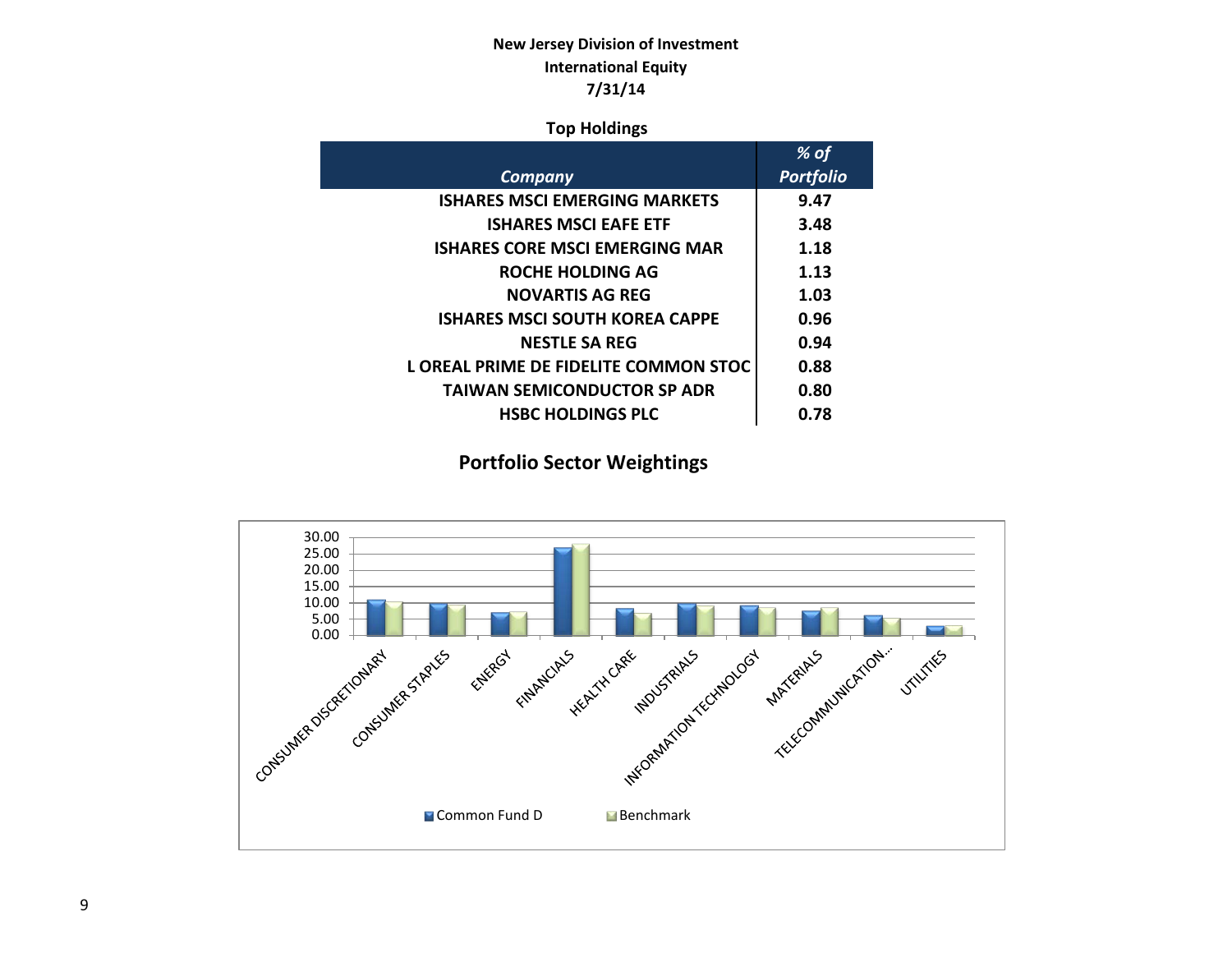#### **New Jersey Division of Investment International Equity Exposure by Country 7/31/14**

|                           |               |          | <b>Custom</b><br>International |          | <b>Net Foreign</b><br><b>Currency</b> |                                |               |          | <b>Custom</b><br><b>International</b> |       | <b>Net Foreign</b><br>Currency |
|---------------------------|---------------|----------|--------------------------------|----------|---------------------------------------|--------------------------------|---------------|----------|---------------------------------------|-------|--------------------------------|
|                           | <b>Equity</b> | % Equity | <b>Index</b>                   | Hedge    | <b>Exposure</b>                       |                                | <b>Equity</b> | % Equity | <b>Index</b>                          | Hedge | <b>Exposure</b>                |
| <b>Developed Markets:</b> |               |          |                                |          |                                       | <b>Emerging Markets:</b>       |               |          |                                       |       |                                |
| Developed - Euro          |               |          |                                |          |                                       | EM - Global                    | 13.8          | 0.1%     | 0.0%                                  |       | 13.8                           |
| Austria                   | 13.6          | 0.1%     | 0.1%                           |          | 13.6                                  | EM - Europe/Middle East/Africa |               |          |                                       |       |                                |
| Belgium                   | 97.3          | 0.7%     | 0.7%                           |          | 97.3                                  | Czech Republic                 | 51.9          | 0.4%     | 0.1%                                  |       | 51.9                           |
| Finland                   | 56.8          | 0.4%     | 0.5%                           |          | 56.8                                  | Egypt                          | 17.6          | 0.1%     | 0.1%                                  |       | 17.6                           |
| France                    | 842.8         | 5.8%     | 4.9%                           |          | 842.8                                 | Hungary                        | 26.5          | 0.2%     | 0.1%                                  |       | 26.5                           |
| Germany                   | 761.4         | 5.2%     | 5.4%                           |          | 761.4                                 | Kazakhstan                     | 0.3           | 0.0%     | 0.0%                                  |       | 0.3                            |
| Greece                    | 35.2          | 0.2%     | 0.3%                           |          | 35.2                                  | Kenya                          | 0.3           | 0.0%     | 0.0%                                  |       | 0.3                            |
| Ireland                   | 25.4          | 0.2%     | 0.2%                           |          | 25.4                                  | Kuwait                         | 1.4           | 0.0%     | 0.0%                                  |       | 1.4                            |
| Luxembourg                | 3.3           | 0.0%     | 0.0%                           |          | 3.3                                   | <b>Mauritius</b>               | 0.1           | 0.0%     | 0.0%                                  |       | 0.1                            |
| Italy                     | 172.9         | 1.2%     | 1.2%                           |          | 172.9                                 | Morocco                        | 0.2           | 0.0%     | 0.0%                                  |       | 0.2                            |
| Netherlands               | 231.9         | 1.6%     | 1.6%                           |          | 231.9                                 | Nigeria                        | 0.9           | 0.0%     | 0.0%                                  |       | 0.9                            |
| Portugal                  | 19.3          | 0.1%     | 0.1%                           |          | 19.3                                  | Oman                           | 0.3           | 0.0%     | 0.0%                                  |       | 0.3                            |
| Spain                     | 300.2         | 2.1%     | 2.1%                           |          | 300.2                                 | Poland                         | 95.9          | 0.7%     | 0.6%                                  |       | 95.9                           |
| <b>Euro Currency</b>      |               |          |                                | $-186.2$ | $-186.2$                              | Qatar                          | 7.8           | 0.1%     | 0.2%                                  |       | 7.8                            |
| Developed - Non-Euro      |               |          |                                |          |                                       | Romania                        | 2.1           | 0.0%     | 0.0%                                  |       | 2.1                            |
| Australia                 | 675.4         | 4.7%     | 4.9%                           |          | 675.4                                 | Russia                         | 261.7         | 1.8%     | 1.4%                                  |       | 261.7                          |
| Bermuda                   | 0.6           | 0.0%     | 0.0%                           |          | 0.6                                   | South Africa                   | 350.5         | 2.4%     | 2.7%                                  |       | 350.5                          |
| Canada                    | 888.2         | 6.1%     | 6.5%                           |          | 888.2                                 | Turkey                         | 118.2         | 0.8%     | 0.6%                                  |       | 118.2                          |
| Denmark                   | 129.5         | 0.9%     | 0.9%                           |          | 129.5                                 | <b>United Arab Emirates</b>    | 9.2           | 0.1%     | 0.2%                                  |       | 9.2                            |
| Hong Kong                 | 246.7         | 1.7%     | 1.8%                           |          | 246.7                                 | EM - Latam                     |               |          |                                       |       |                                |
| Israel                    | 40.4          | 0.3%     | 0.3%                           |          | 40.4                                  | Argentina                      | 26.3          | 0.2%     | 0.0%                                  |       | 26.3                           |
| Japan                     | 1,714.1       | 11.8%    | 12.3%                          | $-186.7$ | 1,527.4                               | <b>Brazil</b>                  | 595.9         | 4.1%     | 4.0%                                  |       | 595.9                          |
| New Zealand               | 0.8           | 0.0%     | 0.1%                           |          | 0.8                                   | Chile                          | 24.8          | 0.2%     | 0.5%                                  |       | 24.8                           |
| Norway                    | 59.2          | 0.4%     | 0.4%                           |          | 59.2                                  | Colombia                       | 34.1          | 0.2%     | 0.4%                                  |       | 34.1                           |
| Singapore                 | 126.5         | 0.9%     | 0.9%                           |          | 126.5                                 | Mexico                         | 281.3         | 1.9%     | 1.9%                                  |       | 281.3                          |
| Sweden                    | 249.6         | 1.7%     | 1.7%                           |          | 249.6                                 | Panama                         | 18.7          | 0.1%     | 0.0%                                  |       | 18.7                           |
| Switzerland               | 872.2         | 6.0%     | 5.3%                           |          | 872.2                                 | Peru                           | 33.6          | 0.2%     | 0.2%                                  |       | 33.6                           |
| United Kingdom            | 1,843.1       | 12.7%    | 13.0%                          |          | 1,843.1                               | EM - Asia ex Japan             |               |          |                                       |       |                                |
|                           |               |          |                                |          |                                       | Bangladesh                     | 0.1           | 0.0%     | 0.0%                                  |       | 0.1                            |
|                           |               |          |                                |          |                                       | China                          | 892.7         | 6.2%     | 6.6%                                  |       | 892.7                          |
|                           |               |          |                                |          |                                       | India                          | 326.9         | 2.3%     | 2.3%                                  |       | 326.9                          |
|                           |               |          |                                |          |                                       | Indonesia                      | 179.1         | 1.2%     | 1.0%                                  |       | 179.1                          |
|                           |               |          |                                |          |                                       | Korea                          | 928.3         | 6.4%     | 5.6%                                  |       | 928.3                          |
|                           |               |          |                                |          |                                       | Malaysia                       | 116.7         | 0.8%     | 1.4%                                  |       | 116.7                          |
|                           |               |          |                                |          |                                       | Mongoloia                      | 3.4           | 0.0%     | 0.0%                                  |       | 3.4                            |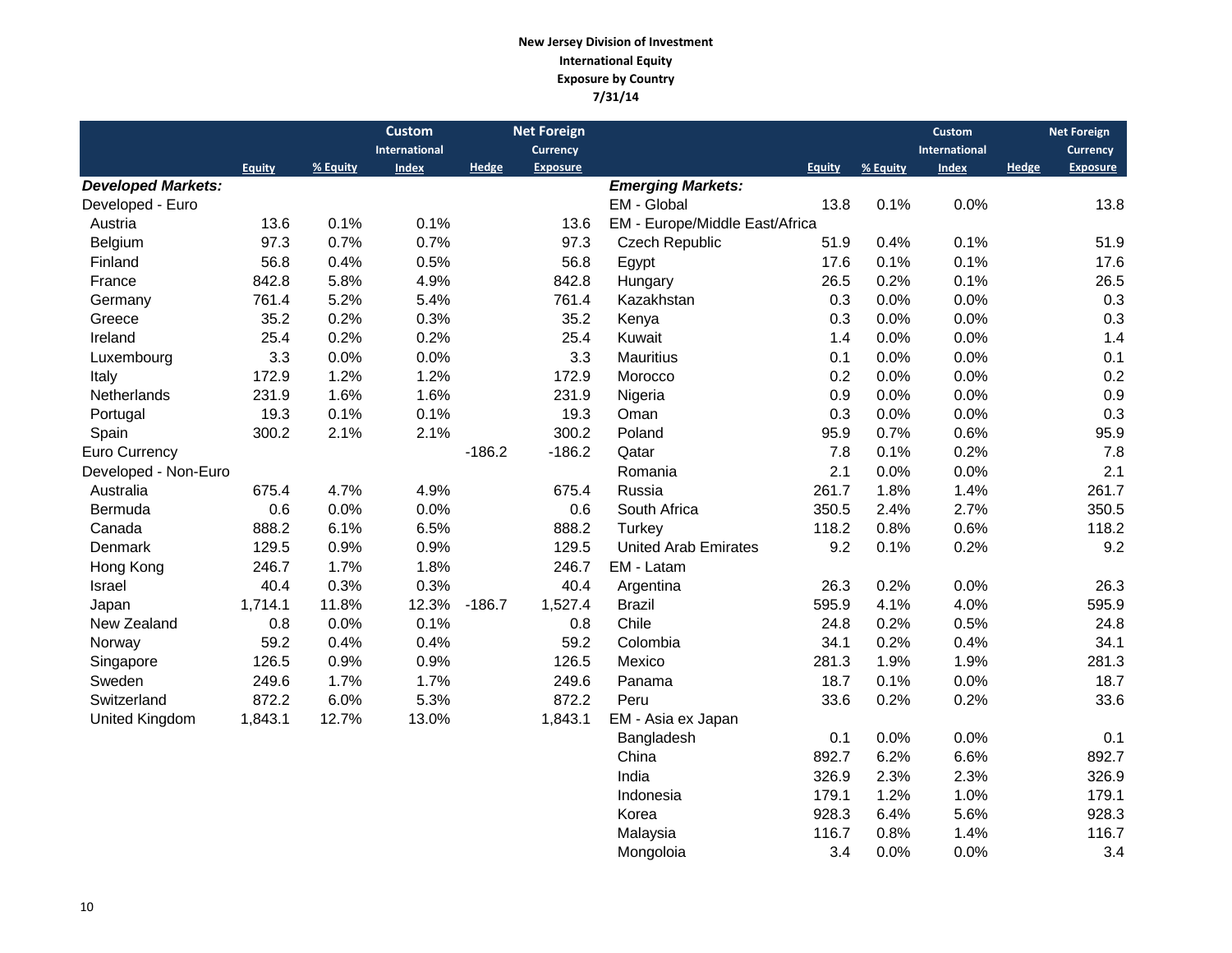#### **New Jersey Division of Investment International Equity Exposure by Country 7/31/14**

|                           |               |          | Custom<br>International |              | <b>Net Foreign</b><br><b>Currency</b> |                          |               |          | Custom<br>International |              | <b>Net Foreign</b><br><b>Currency</b> |
|---------------------------|---------------|----------|-------------------------|--------------|---------------------------------------|--------------------------|---------------|----------|-------------------------|--------------|---------------------------------------|
|                           | <b>Equity</b> | % Equity | <b>Index</b>            | <b>Hedge</b> | <b>Exposure</b>                       |                          | <b>Equity</b> | % Equity | <b>Index</b>            | <b>Hedge</b> | <b>Exposure</b>                       |
| <b>Developed Markets:</b> |               |          |                         |              |                                       | <b>Emerging Markets:</b> |               |          |                         |              |                                       |
|                           |               |          |                         |              |                                       | Pakistan                 | 23.4          | 0.2%     | 0.0%                    |              | 23.4                                  |
|                           |               |          |                         |              |                                       | Philippines              | 102.8         | 0.7%     | 0.4%                    |              | 102.8                                 |
|                           |               |          |                         |              |                                       | Sri Lanka                | 0.1           | $0.0\%$  | $0.0\%$                 |              | 0.1                                   |
|                           |               |          |                         |              |                                       | Taiwan                   | 442.0         | 3.0%     | 4.3%                    |              | 442.0                                 |
|                           |               |          |                         |              |                                       | Thailand                 | 116.2         | 0.8%     | 0.7%                    |              | 116.2                                 |
|                           |               |          |                         |              |                                       | Vietnam                  | 0.2           | $0.0\%$  | 0.0%                    |              | 0.2                                   |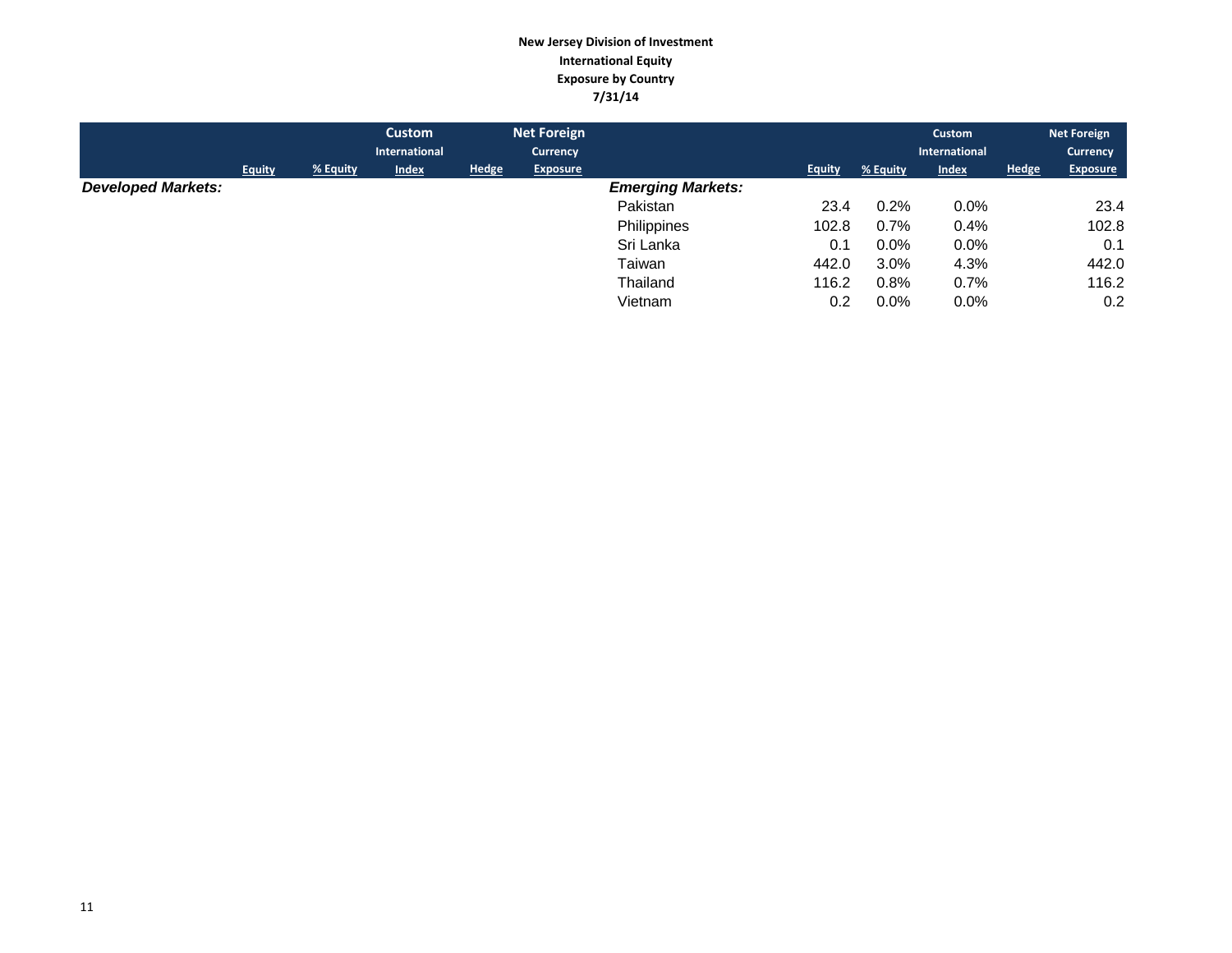# **New Jersey Division of Investment Cash Management Fund 7/31/14**

#### **PARTICIPATION**

|                            | <b>VALUE</b> | <b>PERCENTAGE</b> |  |  |  |  |
|----------------------------|--------------|-------------------|--|--|--|--|
| <b>STATF</b>               | \$9,061      | 77.89%            |  |  |  |  |
| <b>NON-STATE</b>           | \$2,572      | 22.11%            |  |  |  |  |
| TOTAL*                     | \$11,633     | 100.00%           |  |  |  |  |
| Dollar amounts in millions |              |                   |  |  |  |  |

#### **PORTFOLIO ANNUALIZED INTEREST RATES**

|           | <b>STATE</b> | <b>NON-STATE</b> | <b>AVG.DAYS</b> |
|-----------|--------------|------------------|-----------------|
| 7/31/2014 | 0.11%        | 0.05%            | 93              |



|                          | <b>Percentage</b> | 31-Jul-14        |
|--------------------------|-------------------|------------------|
|                          |                   |                  |
| <b>COMM PAPER</b>        | 48.76%            | \$6,370,156,000  |
| <b>UST NOTES</b>         | 29.75%            | \$3,886,024,000  |
| CERT. OF DEPOSIT         | 14.02%            | \$1,831,700,000  |
| <b>GOVT AGENCY</b>       | 3.82%             | \$498,631,000    |
| <b>GOVT OF CANADA CP</b> | 1.99%             | \$260,200,000    |
| <b>CORPORATE BONDS</b>   | 1.67%             | \$217,649,000    |
| <b>UST BILLS</b>         | 0.00%             | S0               |
| TOTAL**                  | 100.00%           | \$13,064,360,000 |

 *\*Total is at market. \*\*Total is at par.* Total US Treas/Agency 52.58%

 $\Box$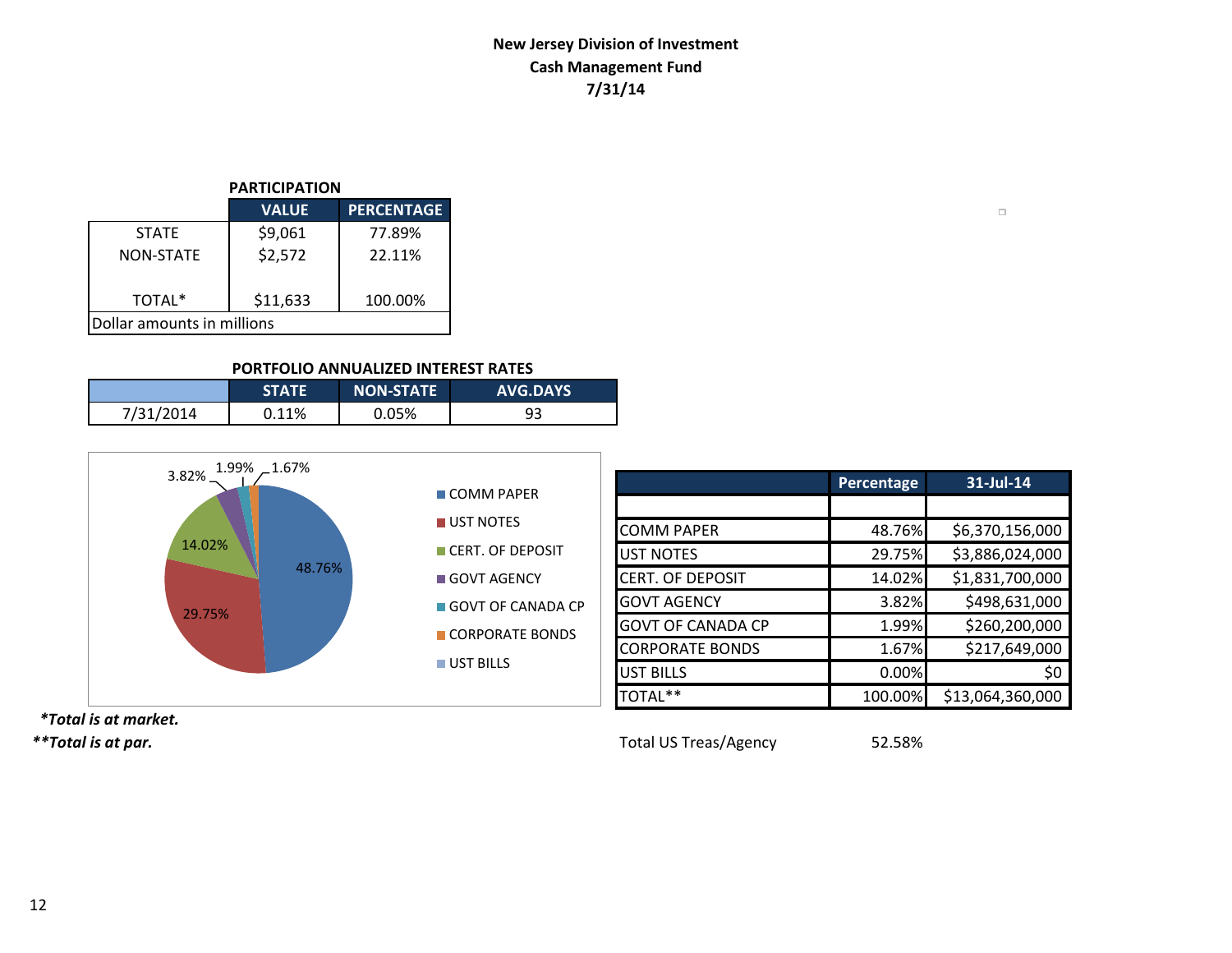#### State Investment Council Regulation Violations and Other Reportable Matters July 31, 2014

|                      |                        | <b>Newly Reported Violations</b>                            |                |
|----------------------|------------------------|-------------------------------------------------------------|----------------|
| Date of<br>Violation | Regulation<br>Violated | Description of Violation                                    | Date Corrected |
|                      |                        | There are no new violations.                                |                |
|                      |                        |                                                             |                |
|                      |                        | <b>Status of Outstanding Violations Previously Reported</b> |                |
| Date of<br>Violation | Regulation<br>Violated | Description of Violation                                    | Date Corrected |
|                      |                        | There are no outstanding violations.                        |                |
|                      |                        |                                                             |                |
|                      |                        | <b>Other Reportable Matters</b>                             |                |
|                      |                        | Description                                                 |                |
|                      |                        | There are no other reportable matters.                      |                |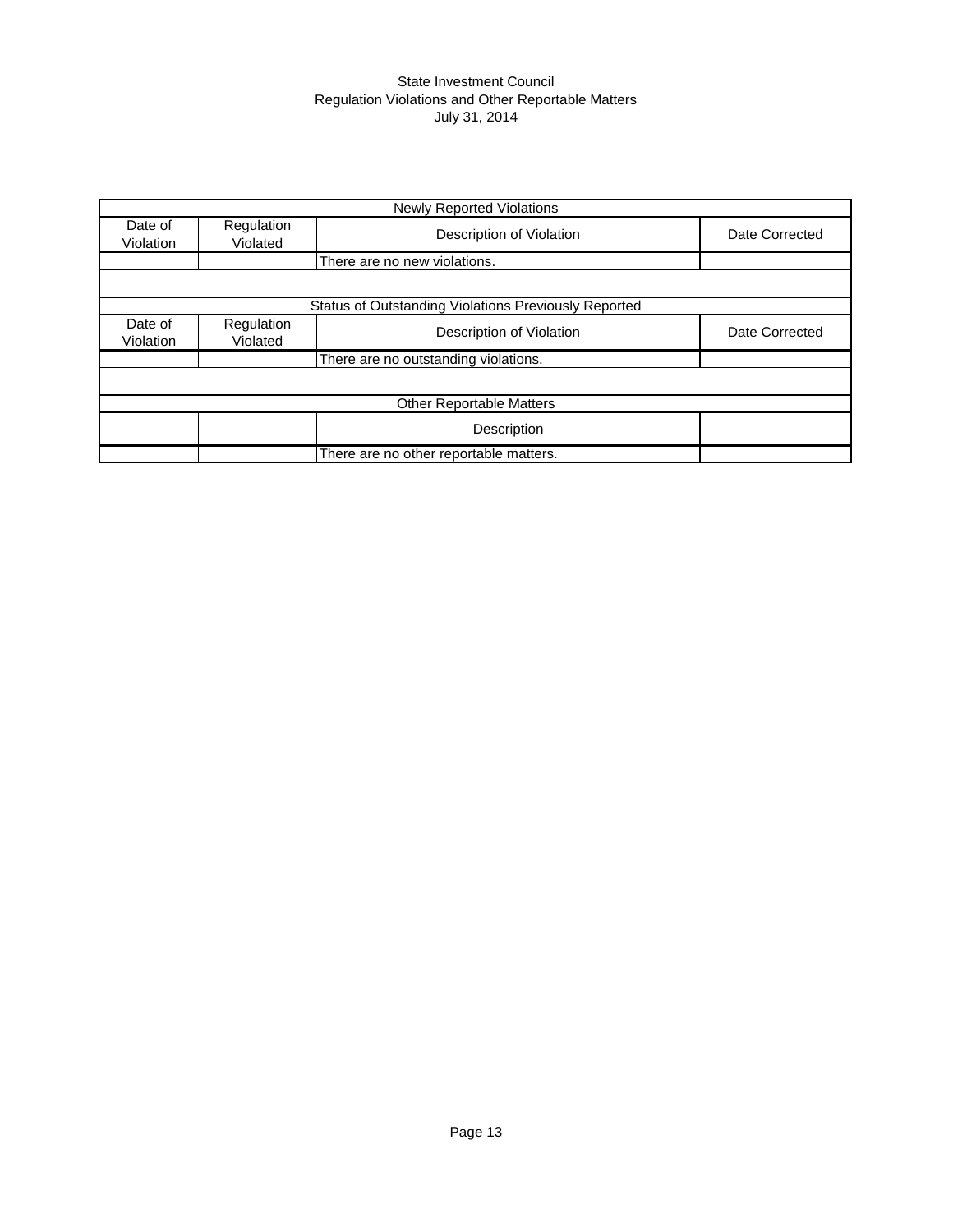#### **Alternative Investments as of July 31, 2014**

Presents underlying fund level information including the Portfolio's original commitments, funded amounts to date, remaining commitments and the distributions to date.

|                                             |               |                                    | <b>Jul-14</b> | Α                        |                 | в                     | C                        | $=(B+C)$           | $=(B+C)/A$      |
|---------------------------------------------|---------------|------------------------------------|---------------|--------------------------|-----------------|-----------------------|--------------------------|--------------------|-----------------|
|                                             |               | Last<br><b>Inception Valuation</b> |               | <b>Amount</b>            | <b>Unfunded</b> | <b>Current Market</b> | <b>Total</b>             |                    | Total<br>Value  |
|                                             | Date          | Date                               | Commitment    | Contributed <sup>1</sup> | Commitment      | Value                 | Distributed <sup>2</sup> | <b>Total Value</b> | <b>Multiple</b> |
| <b>Private Equity</b>                       |               |                                    |               |                          |                 |                       |                          |                    |                 |
| <b>Co-Investments</b>                       |               |                                    | 1,175,000,000 | 554,304,355              | 628,928,037     | 706,675,144           | 151,476,072              | 858,151,216        | 1.55            |
| NB/NJ Custom Investment Fund II             | Apr-12        | Jun-14                             | 200,000,000   | 101,960,060              | 123,376,668     | 151,816,995           | 31,297,030               | 183,114,025        | 1.80            |
| NJ Roark Co-Invest Fund III LLC             | $Jan-14$      | N/A                                | 75,000,000    | 15,102,418               | 59,897,582      | 15,102,418            | $\mathbf{0}$             | 15,102,418         | 1.00            |
| SONJ Private Opportunities Fund II, L.P.    | Nov-07        | Jun-14                             | 800,000,000   | 340,582,667              | 442,312,997     | 486,371,972           | 64,388,668               | 550,760,640        | 1.62            |
| SONJ Private Opportunities Fund, L.P.       | Sep-06        | Jun-14                             | 100,000,000   | 96,659,210               | 3,340,790       | 53,383,759            | 55,790,374               | 109,174,133        | 1.13            |
| <b>Distressed Debt</b>                      |               |                                    | 1,377,807,307 | 1,007,786,692            | 507,064,205     | 561,294,595           | 805,142,130              | 1,366,436,725      | 1.36            |
| Avenue Asia Special Situations Fund IV      | Aug-06        | Jun-14                             | 30,000,000    | 26,283,722               | $\mathbf 0$     | 11,654,537            | 19,295,294               | 30,949,831         | 1.18            |
| Avenue Special Situations Fund V, LP        | May-07        | Jun-14                             | 200,000,000   | 200,000,000              | $\Omega$        | 3,174,471             | 263,184,545              | 266,359,016        | 1.33            |
| Avenue Special Situations IV                | Nov-05        | Jun-14                             | 20,000,000    | 20,000,000               | $\Omega$        | 191,659               | 27,969,988               | 28, 161, 647       | 1.41            |
| Centerbridge Capital Partners II, L.P.      | May-11        | Jun-14                             | 100,000,000   | 98,620,142               | 35,830,950      | 72,489,389            | 35,624,229               | 108,113,618        | 1.10            |
| Centerbridge Capital Partners, L.P.         | Jun-06        | $Jun-14$                           | 80,000,000    | 124,181,182              | 5,816,833       | 50,862,779            | 163,728,863              | 214,591,642        | 1.73            |
| HIG Bayside Debt & LBO II                   | May-08        | Jun-14                             | 100,000,000   | 67,698,882               | 32,301,118      | 51,668,231            | 42,979,408               | 94,647,638         | 1.40            |
| Knight/TPG NPL - R, L.P.                    | Mar-12        | Jun-14                             | 100,000,000   | 55,554,236               | 44,445,764      | 71,264,474            | 2,506                    | 71,266,980         | 1.28            |
| KPS Special Situations Fund III, LP         | May-07        | Jun-14                             | 25,000,000    | 24,455,502               | 11,266,927      | 16,584,162            | 19,694,612               | 36,278,774         | 1.48            |
| KPS Special Situations Fund IV, LP          | Apr-13        | Jun-14                             | 200,000,000   | 16,424,954               | 183,575,046     | 16,241,520            | $\mathbf 0$              | 16,241,520         | 0.99            |
| MatlinPatterson Global Opps. Ptnrs. III     | <b>Jun-07</b> | Jun-14                             | 100,000,000   | 99,186,693               | 12,762,334      | 71,805,703            | 56,534,597               | 128,340,300        | 1.29            |
| MHR Institutional Partners III, L.P.        | May-07        | $Jul-14$                           | 75,000,000    | 78,000,000               | 27,653,979      | 56,378,314            | 62,188,313               | 118,566,627        | 1.52            |
| MHR Institutional Partners IV, L.P.         | <b>Jul-14</b> | N/A                                | 100,000,000   | $\mathbf 0$              | 100,000,000     | $\mathbf 0$           | $\mathbf 0$              | $\mathbf 0$        | 0.00            |
| TPG Financial Partners, L.P.                | May-08        | Jun-14                             | 47,807,307    | 35,285,615               | 13,044,141      | 7,709,960             | 27, 163, 108             | 34,873,068         | 0.99            |
| TPG Opportunities Partners II, L.P.         | Mar-12        | $Jun-14$                           | 100,000,000   | 69,794,467               | 30,205,533      | 89,294,483            | 232,353                  | 89,526,836         | 1.28            |
| WLR Recovery Fund IV, LP                    | Oct-07        | Jun-14                             | 100,000,000   | 92,301,296               | 10,161,580      | 41,974,913            | 86,544,314               | 128,519,227        | 1.39            |
| <b>Domestic Midmarket Buyout</b>            |               |                                    | 2,886,490,000 | 2,191,757,418            | 944,169,096     | 1,837,158,660         | 1,288,120,953            | 3,125,279,613      | 1.43            |
| American Industrial Partners Capital Fund V | Dec-11        | Jun-14                             | 50,000,000    | 29,794,793               | 23,583,375      | 30,324,674            | 3,534,713                | 33,859,387         | 1.14            |
| Court Square Capital Partners II, L.P.      | May-07        | Jun-14                             | 100,000,000   | 90,972,960               | 10,580,913      | 56,125,606            | 80,182,774               | 136,308,380        | 1.50            |
| InterMedia Partners VII, L.P.               | $Dec-05$      | $Jun-14$                           | 75,000,000    | 96,252,158               | (668, 316)      | 120,275,874           | 24,412,538               | 144,688,411        | 1.50            |
| JLL Partners Fund V, L.P.                   | Dec-05        | Jun-14                             | 50,000,000    | 52,582,990               | 1,741,288       | 23,524,458            | 61,729,913               | 85,254,371         | 1.62            |
| JLL Partners Fund VI, LP                    | <b>Jun-08</b> | Jun-14                             | 150,000,000   | 171,907,651              | 30,040,792      | 138,659,564           | 98,157,440               | 236,817,004        | 1.38            |
| Lindsay Goldberg III, L.P.                  | Jul-08        | Jun-14                             | 200,000,000   | 155,612,382              | 47,283,042      | 143.979.685           | 56,844,875               | 200,824,560        | 1.29            |
| Marlin Equity Partners IV                   | Jun-13        | Jun-14                             | 75,000,000    | 9,086,347                | 65,913,980      | 8,247,053             | 327                      | 8,247,380          | 0.91            |
| New Mountain Partners III, L.P.             | May-07        | $Jun-14$                           | 100,000,000   | 104,867,342              | 12,037,939      | 95,705,082            | 42,488,813               | 138,193,895        | 1.32            |
| Oak Hill Capital Partners II, L.P.          | $Jul-05$      | Jun-14                             | 75,000,000    | 83,055,864               | 646,063         | 23,783,541            | 108,912,815              | 132,696,356        | 1.60            |
| Oak Hill Capital Partners III, L.P.         | Oct-07        | Jun-14                             | 250,000,000   | 263,978,276              | 52,803,155      | 204,916,854           | 152,554,840              | 357,471,694        | 1.35            |
| Onex Partners II, LP                        | Aug-06        | Jun-14                             | 100,000,000   | 88,772,814               | 11,227,186      | 30,253,800            | 147,526,105              | 177,779,905        | 2.00            |
| Onex Partners III, LP                       | Dec-08        | Jun-14                             | 100,000,000   | 99,254,320               | 19,602,981      | 77,074,950            | 44,630,447               | 121,705,397        | 1.23            |
| Onex Partners IV, LP                        | May-14        | N/A                                | 166,490,000   | 0                        | 166,490,000     | 0                     | 0                        | $\mathbf 0$        | N/A             |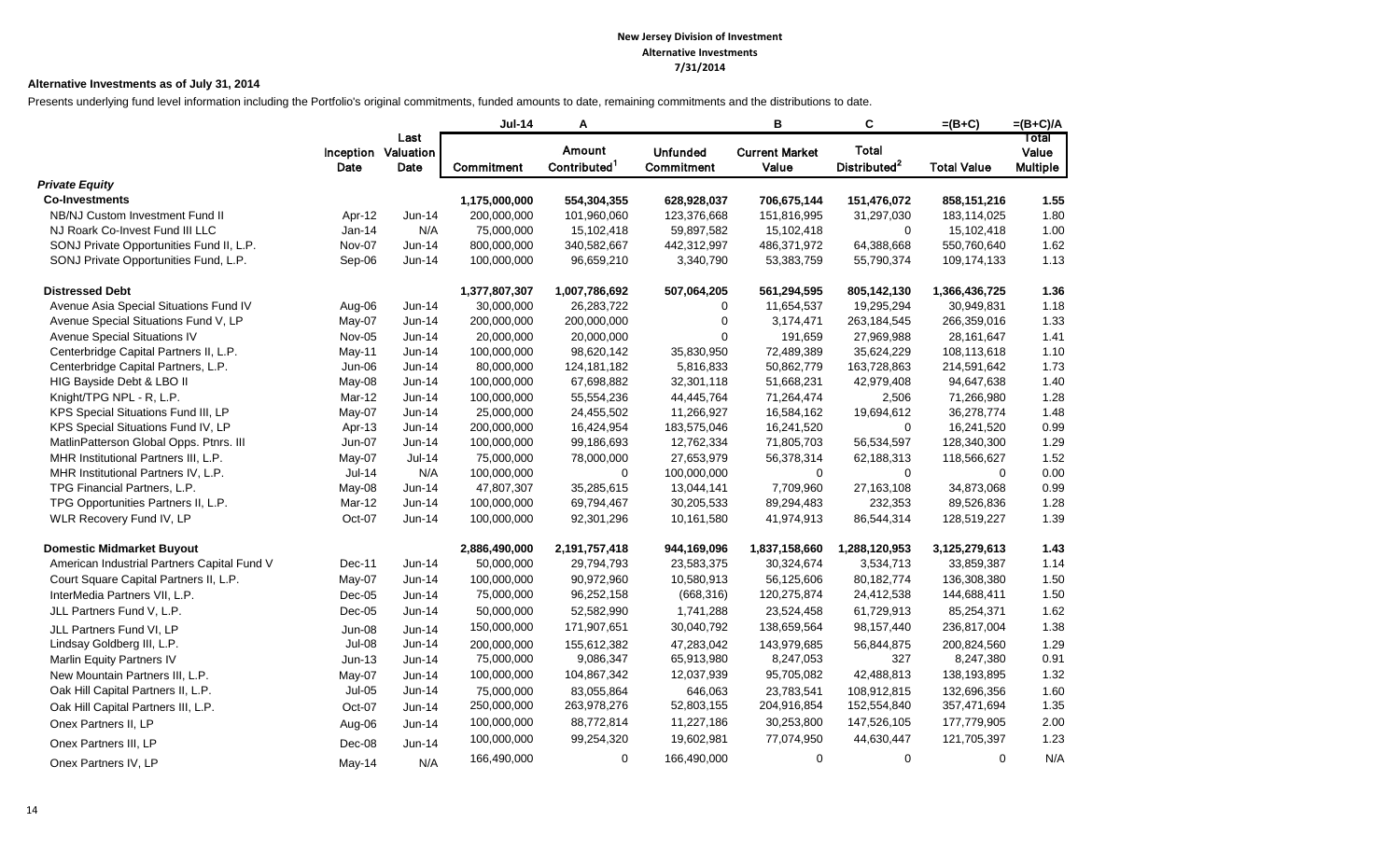|                                          |               |                                     | <b>Jul-14</b>     | A                                  |                               | в                              | C                                        | $=(B+C)$           | $=(B+C)/A$                 |
|------------------------------------------|---------------|-------------------------------------|-------------------|------------------------------------|-------------------------------|--------------------------------|------------------------------------------|--------------------|----------------------------|
|                                          | Date          | Last<br>Inception Valuation<br>Date | <b>Commitment</b> | Amount<br>Contributed <sup>1</sup> | <b>Unfunded</b><br>Commitment | <b>Current Market</b><br>Value | <b>Total</b><br>Distributed <sup>2</sup> | <b>Total Value</b> | Total<br>Value<br>Multiple |
| <b>Quadrangle Capital Partners II</b>    | Aug-05        | Jun-14                              | 50,000,000        | 46,150,986                         | 8,073,100                     | 30,019,096                     | 32,422,806                               | 62,441,902         | 1.35                       |
| Roark Capital Partners III L.P.          | Sep-12        | Jun-14                              | 100,000,000       | 45,295,111                         | 54,704,889                    | 50,665,345                     | $\mathbf 0$                              | 50,665,345         | 1.12                       |
| Sterling Capital Partners IV, L.P.       | Apr-12        | $Jun-14$                            | 100,000,000       | 36,317,859                         | 69,678,830                    | 23,607,664                     | 17,530,615                               | 41,138,279         | 1.13                       |
| Tenex Capital Partners, L.P.             | Jan-11        | Jun-14                              | 50,000,000        | 42,257,297                         | 18,701,840                    | 36,081,239                     | 11,308,914                               | 47,390,153         | 1.12                       |
| Tenex Capital Partners LP - Secondary    | Feb-13        | Jun-14                              | 20,000,000        | 14,598,863                         | 9,216,465                     | 14,471,525                     | 3,074,905                                | 17,546,430         | 1.20                       |
| The Resolute Fund II, L.P.               | Dec-07        | $Jun-14$                            | 100,000,000       | 95,497,650                         | 10,957,242                    | 106,008,846                    | 22,871,384                               | 128,880,230        | 1.35                       |
| TPG [STAR], LP                           | Mar-07        | Jun-14                              | 100,000,000       | 98.032,353                         | 7,482,162                     | 96,404,850                     | 63,373,995                               | 159,778,845        | 1.63                       |
| TPG Growth II, L.P.                      | Jun-12        | Jun-14                              | 100,000,000       | 59,221,727                         | 42,685,937                    | 75,224,357                     | 2,168,092                                | 77,392,449         | 1.31                       |
| Vista Equity Partners Fund III, L.P.     | Jul-07        | Jun-14                              | 100,000,000       | 105,719,738                        | 2,515,086                     | 59,171,876                     | 192,654,560                              | 251,826,436        | 2.38                       |
| Vista Equity Partners Fund IV, L.P.      | Oct-11        | Jun-14                              | 200,000,000       | 186,737,505                        | 19,661,581                    | 209,700,611                    | 13,946,938                               | 223,647,549        | 1.20                       |
| Vista Equity Partners Fund V, L.P.       | Mar-14        | N/A                                 | 200,000,000       | 9,554,711                          | 190,445,289                   | 9,554,711                      | $\mathbf 0$                              | 9,554,711          | 1.00                       |
| Vista Foundation Fund II, L.P.           | <b>Nov-13</b> | Jun-14                              | 75,000,000        | 27,389,423                         | 47,610,577                    | 25,493,226                     | $\mathbf 0$                              | 25,493,226         | 0.93                       |
| Welsh, Carson, Anderson & Stowe XI, L.P. | Oct-08        | Jun-14                              | 100,000,000       | 86,704,811                         | 13,295,189                    | 91,414,672                     | 30,600,267                               | 122,014,939        | 1.41                       |
| <b>Emerging Managers</b>                 |               |                                     | 400,000,000       | 384,918,573                        | 64,878,755                    | 354,562,908                    | 182,554,893                              | 537,117,801        | 1.40                       |
| CS/NJDI Emerging Opp                     | Apr-07        |                                     | 200,000,000       | 209,782,539                        | 40,014,789                    | 147,271,261                    | 133,235,857                              | 280,507,118        | 1.34                       |
| CS/NJDI Emerging Opp (2007-1 Series)     |               | Jun-14                              | 100,000,000       | 109,852,721                        | 12,338,799                    | 76,146,804                     | 75,242,635                               | 151,389,439        | 1.38                       |
| CS/NJDI Emerging Opp (2008-1 Series)     |               | Jun-14                              | 100,000,000       | 99,929,818                         | 27,675,991                    | 71,124,457                     | 57,993,222                               | 129,117,679        | 1.29                       |
| Fairview Capstone Partners II, LP        | Sep-08        | Jun-14                              | 100,000,000       | 87,409,287                         | 12,590,713                    | 92,758,127                     | 17,044,264                               | 109,802,391        | 1.26                       |
| Fairview Capstone Partners, LP           | May-07        | Jun-14                              | 100,000,000       | 87,726,747                         | 12,273,253                    | 114,533,519                    | 32,274,772                               | 146,808,291        | 1.67                       |
| International                            |               |                                     | 1,998,055,396     | 1,399,683,608                      | 688,870,710                   | 1,106,470,430                  | 645,067,106                              | 1,751,537,536      | 1.25                       |
| AIMS/NJ Euro Small and Mid Fund I, L.P.  | Feb-06        | Jun-14                              | 200,000,000       | 188,650,088                        | 19,081,770                    | 105,121,650                    | 119,500,399                              | 224,622,049        | 1.19                       |
| AIMS/NJ Euro Small and Mid Fund II, L.P. | Jul-07        | Jun-14                              | 206,295,442       | 184,046,351                        | 38,098,595                    | 152,887,611                    | 55,370,868                               | 208,258,479        | 1.13                       |
| Anacap Credit Opportunities II, LP       | Dec-11        | Jun-14                              | 84,225,028        | 86,374,789                         | 24,275,354                    | 69,765,937                     | 26,707,699                               | 96,473,636         | 1.12                       |
| Anacap Financial Partners II             | May-08        | Jun-14                              | 130,416,451       | 163,227,959                        | (1,518,427)                   | 167,077,266                    | 43,534,588                               | 210,611,854        | 1.29                       |
| AnaCap Financial Partners III, L.P.      | <b>Jul-14</b> | N/A                                 | 167,250,038       | $\mathbf 0$                        | 167,250,038                   | $\mathbf 0$                    | $\mathbf 0$                              | $\mathbf 0$        | N/A                        |
| Anacap Financial Partners GP II, LP      | Nov-09        | Jun-14                              | 9,868,438         | 9,868,438                          | 0                             | 8,898,675                      | 422,590                                  | 9,321,265          | 0.94                       |
| New Jersey Asia Investors II, L.P.       | $Jul-11$      | Jun-14                              | 200,000,000       | 108,025,864                        | 100,168,004                   | 102,693,317                    | 12,950,139                               | 115,643,456        | 1.07                       |
| New Jersey Asia Investors, L.P.          | $Jan-08$      | Jun-14                              | 100,000,000       | 93,877,635                         | 18,023,097                    | 121,669,377                    | 44,645,468                               | 166,314,845        | 1.77                       |
| NJHL European BO Investment II Series B  | Apr-07        | Jun-14                              | 200,000,000       | 147,237,074                        | 16,943,832                    | 116,268,281                    | 75,436,945                               | 191,705,226        | 1.30                       |
| NJHL European Buyout Investment Series A | Feb-06        | Jun-14                              | 200,000,000       | 189,415,844                        | 15,801,665                    | 112,878,417                    | 121,853,626                              | 234,732,043        | 1.24                       |
| NJHL European Buyout Investment Series C | Mar-08        | Jun-14                              | 200,000,000       | 196,959,566                        | 22,746,783                    | 115,588,723                    | 144,644,785                              | 260,233,508        | 1.32                       |
| Siguler Guff NJ Developing Mkt Fund, LP  | Dec-13        | Jun-14                              | 300,000,000       | 32,000,000                         | 268,000,000                   | 33,621,176                     | $\mathbf 0$                              | 33,621,176         | 1.05                       |
| <b>Large Buyout</b>                      |               |                                     | 2,293,740,738     | 1,864,064,825                      | 772,596,145                   | 1,286,144,341                  | 1,279,094,197                            | 2,565,238,538      | 1.38                       |
| Apollo Investment Fund VI, L.P.          | <b>Nov-05</b> | Jun-14                              | 50,000,000        | 132,027,729                        | 2,090,014                     | 34,944,908                     | 139,243,852                              | 174,188,760        | 1.32                       |
| Blackstone Capital Partners V, L.P.      | $Oct-05$      | Jun-14                              | 100,000,000       | 98,157,041                         | 8,443,266                     | 89,096,633                     | 59,125,382                               | 148,222,015        | 1.51                       |
| Blackstone Capital Partners VI, L.P.     | Mar-12        | Jun-14                              | 50,000,000        | 20,354,050                         | 32,418,693                    | 22,316,655                     | 4,715,050                                | 27,031,705         | 1.33                       |
| Carlyle Partners VI, L.P.                | <b>Nov-13</b> | Jun-14                              | 300,000,000       | 63,156,016                         | 236,843,984                   | 56,904,455                     | $\mathbf 0$                              | 56,904,455         | 0.90                       |
| CVC Capital Partners VI, LP              | $Jul-13$      | $Jun-14$                            | 100,490,738       | 7,402,363                          | 93,088,375                    | 6,553,978                      | $\mathbf 0$                              | 6,553,978          | 0.89                       |
| Hellman & Friedman Capital Partners VI   | Apr-07        | Jun-14                              | 100,000,000       | 95,508,351                         | 4,326,501                     | 39,947,047                     | 125,396,295                              | 165,343,342        | 1.73                       |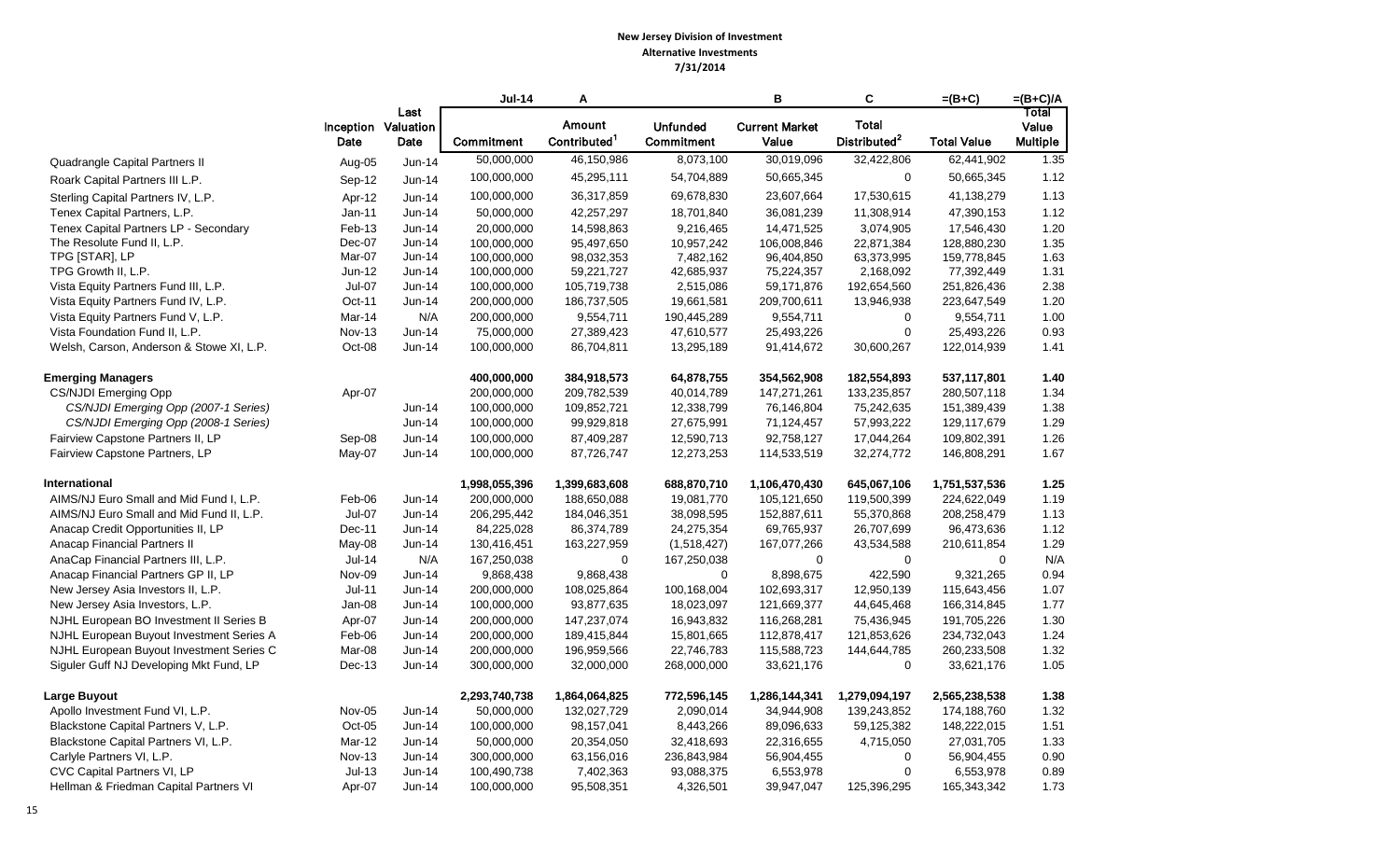|                                         |               |                             | <b>Jul-14</b> | A                        |                 | в                     | C                        | =(B+C)             | $=(B+C)/A$      |
|-----------------------------------------|---------------|-----------------------------|---------------|--------------------------|-----------------|-----------------------|--------------------------|--------------------|-----------------|
|                                         |               | Last<br>Inception Valuation |               | <b>Amount</b>            | <b>Unfunded</b> | <b>Current Market</b> | <b>Total</b>             |                    | Total<br>Value  |
|                                         | Date          | Date                        | Commitment    | Contributed <sup>1</sup> | Commitment      | Value                 | Distributed <sup>2</sup> | <b>Total Value</b> | <b>Multiple</b> |
| Silver Lake Partners III, LP            | Jan-07        | Jun-14                      | 100,000,000   | 98,401,696               | 15,595,400      | 69,802,542            | 81,376,933               | 151, 179, 475      | 1.54            |
| Silver Lake Partners IV                 | Mar-13        | Jun-14                      | 200,000,000   | 33,400,896               | 166,599,104     | 40,099,947            | $\mathbf 0$              | 40,099,947         | 1.20            |
| TPG Partners V, L.P.                    | Sep-06        | $Jun-14$                    | 187,500,000   | 256,889,643              | 21,823,569      | 149,600,588           | 150,322,926              | 299,923,514        | 1.17            |
| TPG Partners VI, L.P.                   | May-08        | Jun-14                      | 180,000,000   | 278,101,664              | 24,899,617      | 166,318,536           | 147,085,767              | 313,404,303        | 1.13            |
| Warburg Pincus Private Equity IX, LP    | Aug-05        | Jun-14                      | 200,000,000   | 200,000,000              | 0               | 85,398,992            | 279,588,348              | 364,987,340        | 1.82            |
| Warburg Pincus Private Equity VIII      | Jun-06        | Jun-14                      | 25,750,000    | 26,883,000               | $\pmb{0}$       | 15,119,514            | 49,444,397               | 64,563,911         | 2.40            |
| Warburg Pincus Private Equity X, LP     | Oct-07        | Jun-14                      | 400,000,000   | 400,000,000              | $\mathbf 0$     | 367,495,657           | 215,766,146              | 583,261,803        | 1.46            |
| Warburg Pincus Private Equity XI, LP    | May-12        | Jun-14                      | 300,000,000   | 153,782,377              | 166,467,623     | 142,544,890           | 27,029,100               | 169,573,990        | 1.10            |
| <b>Mezzanine Debt</b>                   |               |                             | 610,000,000   | 536,172,780              | 187,212,322     | 211,624,451           | 516,071,284              | 727,695,735        | 1.36            |
| Audax Mezzanine Partners II             | Nov-06        | Jun-14                      | 50,000,000    | 55,992,545               | 2,174,146       | 6,642,476             | 63,269,521               | 69,911,997         | 1.25            |
| Blackstone Mezzanine Partners II, LP    | Apr-06        | Jun-14                      | 45,000,000    | 40,017,311               | 7,804,361       | 4,526,203             | 51,638,387               | 56,164,590         | 1.40            |
| Carlyle Mezzanine Partners II, L.P.     | $Dec-07$      | Jun-14                      | 75,000,000    | 91,767,704               | 14,455,553      | 44,109,373            | 72,957,201               | 117,066,574        | 1.28            |
| Gleacher Mezzanine Fund II, LP          | Nov-06        | Jun-14                      | 40,000,000    | 36,625,667               | 3,449,420       | 11,742,430            | 32,399,204               | 44,141,633         | 1.21            |
| GSO Capital Opportunities Fund II, LP   | <b>Nov-11</b> | Jun-14                      | 150,000,000   | 66,358,387               | 105,313,701     | 51,251,165            | 36,018,673               | 87,269,838         | 1.32            |
| GSO Capital Opportunities Fund, L.P.    | Jul-08        | Jun-14                      | 100,000,000   | 112,701,810              | 6,407,457       | 35,992,393            | 159,461,174              | 195,453,567        | 1.73            |
| Newstone Capital Partners II, L.P.      | May-11        | Jun-14                      | 100,000,000   | 70,320,593               | 44,620,736      | 47,594,256            | 31,933,431               | 79,527,687         | 1.13            |
| Newstone Capital Partners, L.P.         | Feb-07        | Jun-14                      | 50,000,000    | 62,388,763               | 2,986,948       | 9,766,156             | 68,393,693               | 78,159,849         | 1.25            |
| <b>Secondaries</b>                      |               |                             | 282,112,074   | 273,336,495              | 25,340,164      | 173,224,053           | 215,344,020              | 388,568,073        | 1.42            |
| Lexington Capital Partners VI-B         | Jun-06        | Jun-14                      | 50,000,000    | 50,705,969               | 817,356         | 28,253,688            | 41,585,510               | 69,839,198         | 1.38            |
| NB Sec Opps Offshore Fund II LP         | Jul-08        | Jun-14                      | 100,000,000   | 102,089,301              | 10,377,110      | 62,250,127            | 88,038,545               | 150,288,671        | 1.47            |
| Partners Group Secondary 2006 LP        | Sep-06        | Jun-14                      | 54,842,847    | 53,008,507               | 4,007,285       | 20,557,912            | 44,586,469               | 65,144,381         | 1.23            |
| Partners Group Secondary 2008, L.P.     | Sep-08        | Jun-14                      | 77,269,227    | 67,532,719               | 10,138,412      | 62,162,326            | 41,133,496               | 103,295,823        | 1.53            |
| <b>Small/Midsize Buyout</b>             |               |                             | 650,000,000   | 659,079,925              | 100,682,709     | 502,020,200           | 388,828,392              | 890,848,592        | 1.35            |
| <b>CSFB/NJDI Investment Fund</b>        | <b>Nov-05</b> |                             | 650,000,000   | 659,079,925              | 100,682,709     | 502,020,200           | 388,828,392              | 890,848,592        | 1.35            |
| CSFB/NJDI Investment Fund 2005-1 Series |               | $Jun-14$                    | 200,000,000   | 223,336,334              | 10,164,317      | 169,929,702           | 139,436,227              | 309,365,929        | 1.39            |
| CSFB/NJDI Investment Fund 2006-1 Series |               | Jun-14                      | 250,000,000   | 269,590,166              | 23,143,826      | 193,548,922           | 173,626,076              | 367,174,998        | 1.36            |
| CSFB/NJDI Investment Fund 2008-1 Series |               | Jun-14                      | 200,000,000   | 166, 153, 425            | 67,374,566      | 138,541,577           | 75,766,089               | 214,307,665        | 1.29            |
| <b>Special Situations</b>               |               |                             | 340,000,000   | 238,829,220              | 156,493,120     | 226,259,614           | 55,526,366               | 281,785,980        | 1.18            |
| Blackstone TOP Fund-A, L.P.             | $Jan-12$      | Jun-14                      | 340,000,000   | 238,829,220              | 156,493,120     | 226,259,614           | 55,526,366               | 281,785,980        | 1.18            |
| <b>Venture Capital</b>                  |               |                             | 380,000,000   | 235, 151, 458            | 164,988,068     | 252,228,734           | 92,882,382               | 345,111,117        | 1.47            |
| General Catalyst Group VI, L.P.         | $Jan-12$      | Jun-14                      | 15,000,000    | 9,675,000                | 5,325,000       | 13,854,995            | $\Omega$                 | 13,854,995         | 1.43            |
| JP Morgan Direct/Pooled VC Instit III   | Jun-06        |                             | 50,000,000    | 47,443,105               | 2,556,895       | 48,108,053            | 22,166,869               | 70,274,922         | 1.48            |
| JP Morgan Direct VC Institutional III   |               | $Jun-14$                    | 600,000       | 394,650                  | 205,350         | 577,297               | 229,468                  | 806,765            | 2.04            |
| JP Morgan Pooled VC Institutional III   |               | Jun-14                      | 49,400,000    | 47,048,455               | 2,351,545       | 47,530,756            | 21,937,401               | 69,468,157         | 1.48            |
| Khosla Venutres IV, L.P.                | $Jan-12$      | Jun-14                      | 25,000,000    | 15,500,000               | 9,500,000       | 18,596,326            | 1,272,455                | 19,868,781         | 1.28            |
| NB Crossroads Fund XVIII                | Nov-06        | Jun-14                      | 50,000,000    | 42,000,000               | 17,250,002      | 48,710,213            | 20,575,562               | 69,285,775         | 1.65            |
| NB/NJ Custom Investment Fund            | Aug-07        | Jun-14                      | 100,000,000   | 88,921,905               | 21,967,619      | 91,316,162            | 48,867,496               | 140,183,658        | 1.58            |
| TCV VIII, L.P.                          | $Jan-14$      | Jun-14                      | 100,000,000   | 6,416,063                | 93,583,937      | 5,750,268             | $\mathbf 0$              | 5,750,268          | 0.90            |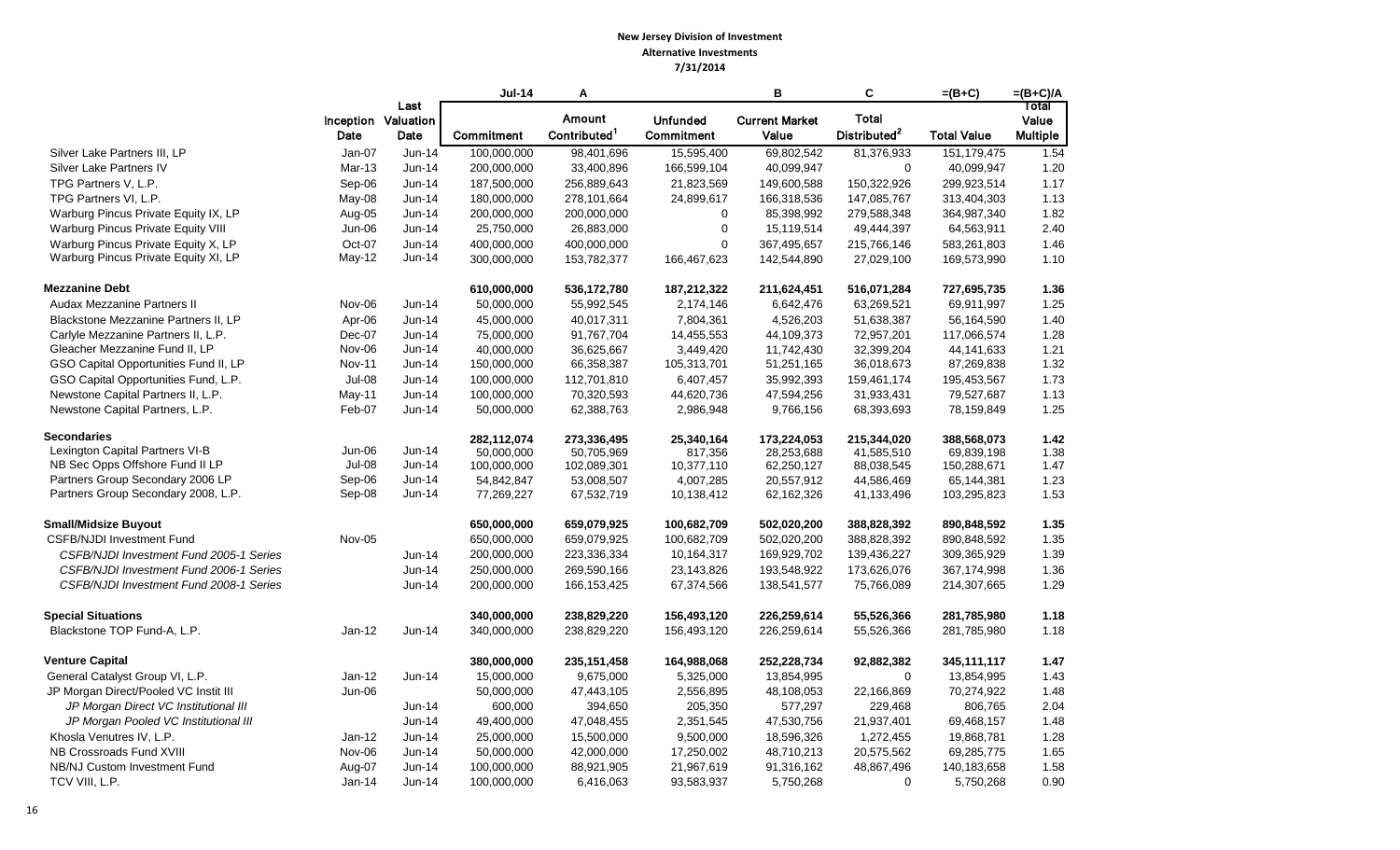|                                          |               |                                     |                |                                    | 7/31/2014                     |                                |                                          |                    |                                   |
|------------------------------------------|---------------|-------------------------------------|----------------|------------------------------------|-------------------------------|--------------------------------|------------------------------------------|--------------------|-----------------------------------|
|                                          |               |                                     | <b>Jul-14</b>  | Α                                  |                               | в                              | C                                        | $=(B+C)$           | $=(B+C)/A$                        |
|                                          | Date          | Last<br>Inception Valuation<br>Date | Commitment     | Amount<br>Contributed <sup>1</sup> | <b>Unfunded</b><br>Commitment | <b>Current Market</b><br>Value | <b>Total</b><br>Distributed <sup>2</sup> | <b>Total Value</b> | Total<br>Value<br><b>Multiple</b> |
| Tenaya Capital VI, L.P.                  | Jul-12        | Jun-14                              | 40,000,000     | 25,195,384                         | 14,804,616                    | 25,892,717                     | 0                                        | 25,892,717         | 1.03                              |
| <b>Private Equity Subtotal</b>           |               |                                     | 12,393,205,514 | 9,345,085,349                      | 4,241,223,331                 | 7,217,663,130                  | 5,620,107,796                            | 12,837,770,925     | 1.37                              |
| <b>Real Estate</b>                       |               |                                     |                |                                    |                               |                                |                                          |                    |                                   |
| <b>Debt</b>                              |               |                                     | 1,412,027,998  | 1,001,226,894                      | 410,677,152                   | 770,379,806                    | 625,129,291                              | 1,395,509,097      | 1.39                              |
| CT High Grade Partners II, LLC           | May-08        | Jun-14                              | 675,000,000    | 572,861,303                        | 99,133,604                    | 619,929,377                    | 155,657,208                              | 775,586,585        | 1.35                              |
| Guggenheim Structured Real Estate III    | Sep-07        | Jun-14                              | 100,000,000    | 100,000,000                        | $\mathbf 0$                   | 9,794,761                      | 71,123,322                               | 80,918,083         | 0.81                              |
| Lone Star Fund VII (U.S.) LP             | May-11        | $Jun-14$                            | 300,000,000    | 283,589,254                        | 18,845,732                    | 95,901,881                     | 397,646,191                              | 493,548,072        | 1.74                              |
| M&G Real Estate Debt Fund II, LP         | $Jul-13$      | Jun-14                              | 126,123,713    | 23,909,911                         | 102,659,957                   | 24,370,724                     | 702,571                                  | 25,073,295         | 1.05                              |
| M&G Real Estate Debt Fund III, LP        | $Jul-13$      | Jun-14                              | 210,904,285    | 20,866,426                         | 190,037,859                   | 20,383,063                     | 0                                        | 20,383,063         | 0.98                              |
| <b>Equity</b>                            |               |                                     | 4,232,822,917  | 2,831,729,350                      | 1,641,009,113                 | 2,486,094,349                  | 1,102,319,943                            | 3,588,414,291      | 1.27                              |
| AEW Core Property Trust U.S. Inc.        | Oct-07        | $Jun-14$                            | 100,000,000    | 100,000,000                        | $\mathbf 0$                   | 93,164,164                     | 24,612,677                               | 117,776,841        | 1.18                              |
| ARA Asia Dragon Limited                  | Sep-07        | Jun-14                              | 100,000,000    | 92,842,000                         | 7,158,000                     | 46,484,882                     | 81,679,431                               | 128,164,313        | 1.38                              |
| Blackstone Real Estate Partners Asia LP  | $Jun-13$      | Jun-14                              | 500,000,000    | 143,469,046                        | 357, 197, 291                 | 159,208,043                    | 2,161,177                                | 161,369,220        | 1.12                              |
| <b>Blackstone Real Estate V</b>          | Feb-06        | Jun-14                              | 75,000,000     | 78,353,336                         | 3,130,539                     | 81,291,060                     | 57,498,874                               | 138,789,935        | 1.77                              |
| <b>Blackstone Real Estate VI</b>         | Feb-07        | Jun-14                              | 100,000,000    | 98,819,024                         | 5,035,858                     | 131,478,470                    | 61,358,912                               | 192,837,382        | 1.95                              |
| Blackstone Real Estate Partners VI, Sec  | <b>Nov-11</b> | Jun-14                              | 43,624,688     | 39,746,005                         | 3,878,683                     | 57,357,072                     | 23,684,680                               | 81,041,752         | 2.04                              |
| <b>Blackstone Real Estate VII</b>        | Dec-11        | Jun-14                              | 300,000,000    | 238,032,683                        | 98,763,496                    | 273,552,400                    | 64,583,684                               | 338,136,084        | 1.42                              |
| Carlyle Realty Partners V LP             | Feb-07        | $Jun-14$                            | 100,000,000    | 122,379,471                        | 36,693,702                    | 34,576,452                     | 122,004,526                              | 156,580,978        | 1.28                              |
| Exeter - Core Industrial Venture Fund    | Apr-12        | $Jun-14$                            | 200,000,000    | 156,098,250                        | 43,901,750                    | 156, 152, 467                  | 13,810,500                               | 169,962,967        | 1.09                              |
| Hammes Partners II, L.P.                 | Mar-14        | N/A                                 | 100,000,000    | $\mathbf 0$                        | 100,000,000                   | 0                              | $\mathbf 0$                              | $\mathbf 0$        | N/A                               |
| Heitman America Real Estate Trust, L.P.  | Jan-07        | $Jun-14$                            | 100,000,000    | 100,000,000                        | 0                             | 115,859,040                    | 26,351,508                               | 142,210,548        | 1.42                              |
| Lone Star Real Estate Fund II (U.S.) LP  | May-11        | Jun-14                              | 100,000,000    | 83,961,108                         | 15,963,892                    | 57,744,350                     | 53,784,814                               | 111,529,164        | 1.33                              |
| Lubert Adler Real Estate Fund VI-B       | Feb-11        | Jun-14                              | 100,000,000    | 90,000,000                         | 19,210,374                    | 84,403,735                     | 42,625,000                               | 127,028,735        | 1.41                              |
| Meyer Bergman Euro Retail Partners II-TE | $Jul-14$      | N/A                                 | 66,900,015     | 0                                  | 66,900,015                    | $\mathbf 0$                    | $\mathbf 0$                              | $\Omega$           | 0.00                              |
| NJDOI/GMAM Core Plus RE Investment       | May-08        | Jun-14                              | 81,500,000     | 69,537,518                         | 20,536,135                    | 33,697,079                     | 68,702,253                               | 102,399,332        | 1.47                              |
| NJDOI/GMAM Opp RE Investment Program     | May-08        | Jun-14                              | 25,000,000     | 14,948,909                         | 10,051,091                    | 13,799,062                     | 7,400,638                                | 21,199,700         | 1.42                              |
| Northwood Real Estate Co-Invest          | Dec-12        | $Jun-14$                            | 75,000,000     | 19,962,772                         | 55,123,449                    | 19,781,031                     | 86,221                                   | 19,867,252         | 1.00                              |
| Northwood RE Partners L.P., (Series III) | Dec-12        | Jun-14                              | 75,000,000     | 48,003,905                         | 31,447,319                    | 45,852,763                     | 4,512,512                                | 50,365,275         | 1.05                              |
| Northwood RE Partners L.P., (Series IV)  | <b>Nov-13</b> | Jun-14                              | 200,000,000    | 69,400,942                         | 130,599,058                   | 68,451,329                     | 0                                        | 68,451,329         | 0.99                              |
| OZNJ Real Estate Opportunities, LP       | Mar-13        | $Jun-14$                            | 50,000,000     | 23,381,808                         | 26,618,192                    | 24, 121, 257                   | 0                                        | 24, 121, 257       | 1.03                              |
| Perella Weinberg Real Estate Fund II LP  | $Jul-13$      | $Jun-14$                            | 100,778,863    | 27,150,805                         | 73,628,058                    | 23,880,671                     | 0                                        | 23,880,671         | 0.88                              |
| Prime Property Fund                      | Aug-07        | Jun-14                              | 130,000,000    | 150,000,000                        | 0                             | 95,175,511                     | 62,937,047                               | 158,112,558        | 1.05                              |
| PRISA II                                 | <b>Jun-07</b> | Jun-14                              | 60,000,000     | 100,000,000                        | 0                             | 52,865,053                     | 49,863,927                               | 102,728,980        | 1.03                              |
| PRISA Real Estate Separate Account       | Dec-06        | Jun-14                              | 265,000,000    | 300,000,000                        | 0                             | 189,858,371                    | 124,758,309                              | 314,616,680        | 1.05                              |
| Prologis European Properties Fund II     | Sep-13        | Jun-14                              | 190,019,351    | 183,329,350                        | 6,690,002                     | 190,216,435                    | 6,908,343                                | 197, 124, 778      | 1.08                              |
| RE Capital Asia Partners III, L.P.       | Aug-12        | Jun-14                              | 80,000,000     | 50,590,220                         | 35,019,666                    | 58,100,403                     | 9,711,663                                | 67,812,066         | 1.34                              |
| TPG/NJ (RE) Partnership, LP              | Feb-13        | Jun-14                              | 350,000,000    | 51,000,000                         | 299,000,000                   | 64,914,330                     | 0                                        | 64,914,330         | 1.27                              |
| Tucker Development/Acquisition Fund      | Oct-07        | Jun-14                              | 50,000,000     | 49,174,917                         | 825,083                       | 47,023,023                     | 0                                        | 47,023,023         | 0.96                              |
| Warburg Pincus Real Estate Fund I        | Sep-06        | Jun-14                              | 100,000,000    | 95,833,333                         | 0                             | 62,513,337                     | 79,825,481                               | 142,338,818        | 1.49                              |
| Westbrook Real Estate Fund VIII          | Feb-08        | Jun-14                              | 100,000,000    | 110,980,414                        | 0                             | 69,535,825                     | 79,776,506                               | 149,312,331        | 1.35                              |
| Westbrook VII                            | Jan-07        | Jun-14                              | 40,000,000     | 40,000,000                         | 0                             | 23,116,149                     | 25,503,033                               | 48,619,182         | 1.22                              |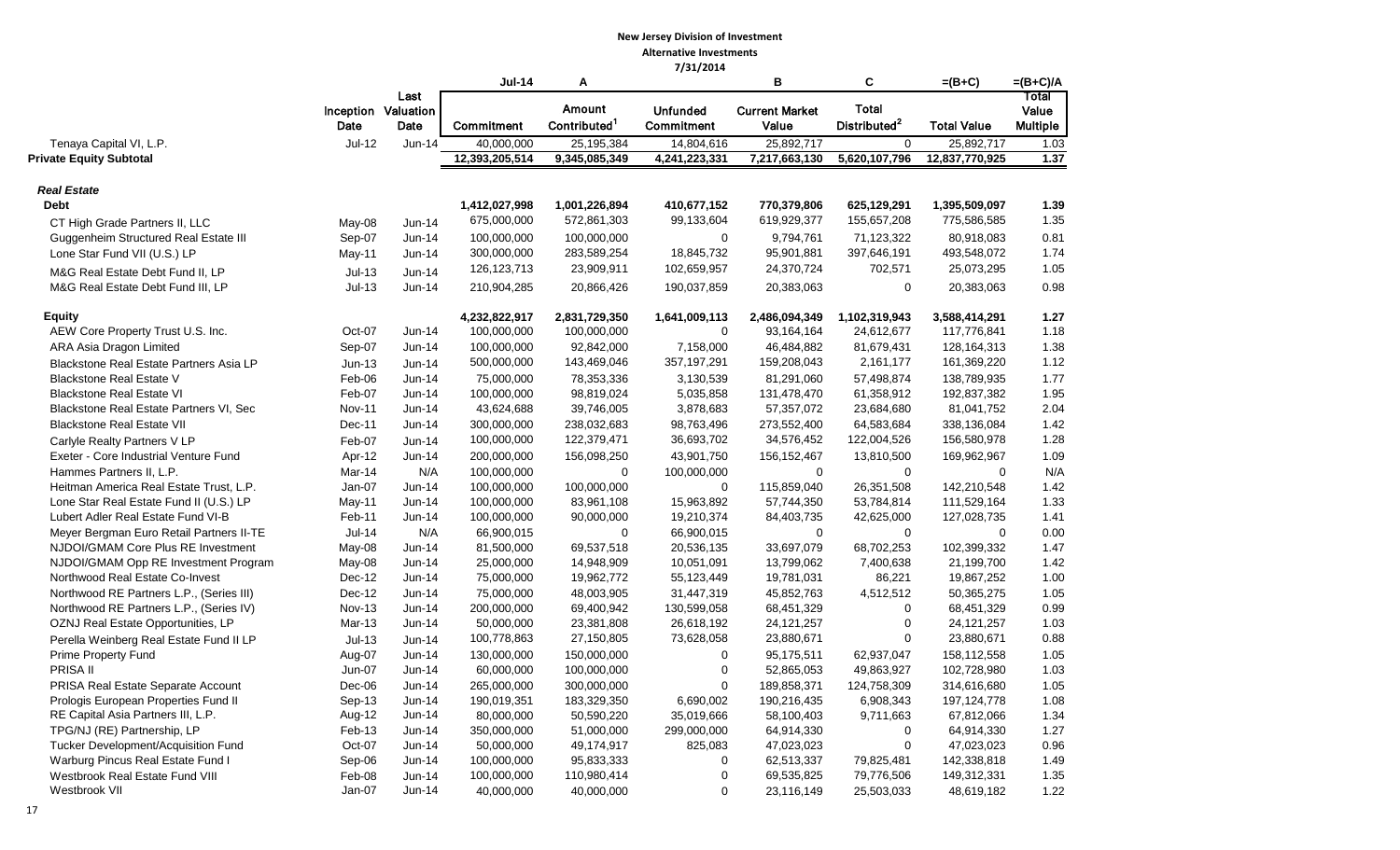|                                              |                                    |               | <b>Jul-14</b> | Α                                  |                               | B                              | C                                        | $=(B+C)$           | $=(B+C)/A$                 |
|----------------------------------------------|------------------------------------|---------------|---------------|------------------------------------|-------------------------------|--------------------------------|------------------------------------------|--------------------|----------------------------|
|                                              | <b>Inception Valuation</b><br>Date | Last<br>Date  | Commitment    | Amount<br>Contributed <sup>1</sup> | <b>Unfunded</b><br>Commitment | <b>Current Market</b><br>Value | <b>Total</b><br>Distributed <sup>2</sup> | <b>Total Value</b> | Total<br>Value<br>Multiple |
| Wheelock SREF NJ CO-Invest Feeder, LP        | <b>Nov-12</b>                      | Jun-14        | 50.000.000    | 26,305                             | 49,973,695                    | $\Omega$                       | $\Omega$                                 | $\Omega$           | N/A                        |
| Wheelock Street Real Estate Fund, L.P.       | Dec-11                             | <b>Jun-14</b> | 100,000,000   | 84,707,229                         | 18,663,766                    | 111,920,581                    | 8,178,227                                | 120,098,808        | 1.42                       |
| Wheelock Street Real Estate Fund II, L.P.    | Apr-14                             | N/A           | 125,000,000   | $\mathbf 0$                        | 125,000,000                   | 0                              | $\mathbf 0$                              | $\Omega$           | N/A                        |
| <b>Real Estate Subtotal</b>                  |                                    |               | 5,644,850,916 | 3,832,956,244                      | 2,051,686,265                 | 3,256,474,155                  | 1,727,449,234                            | 4,983,923,389      | 1.30                       |
|                                              |                                    |               |               |                                    |                               |                                |                                          |                    |                            |
| <b>Hedge Fund</b>                            |                                    |               |               |                                    |                               |                                |                                          |                    |                            |
| <b>Absolute Return</b>                       |                                    |               | 1.000.000.000 | 900.000.000                        | 100,000,000                   | 906.948.000                    | $\mathbf 0$                              | 906.948.000        | 1.01                       |
| <b>BlueCrest Capital Management LLP</b>      | Apr-12                             | Jun-14        | 300,000,000   | 300,000,000                        | 0                             | 304,312,800                    | $\mathbf 0$                              | 304,312,800        | 1.01                       |
| Brevan Howard Fund Limited                   | Nov-11                             | Jun-14        | 300,000,000   | 300,000,000                        | 0                             | 300,594,600                    | $\mathbf 0$                              | 300,594,600        | 1.00                       |
| Iguazu Partners, L.P.                        | Dec-13                             | $Jun-14$      | 150,000,000   | 50,000,000                         | 100,000,000                   | 53,037,600                     | $\mathbf 0$                              | 53,037,600         | 1.06                       |
| MKP Opportunity Partners, L.P.               | Sep-12                             | <b>Jul-14</b> | 250,000,000   | 250,000,000                        | $\mathbf 0$                   | 249,003,000                    | $\mathbf 0$                              | 249,003,000        | 1.00                       |
| <b>Credit</b>                                |                                    |               | 1,750,000,000 | 1,683,817,767                      | 153,061,712                   | 1,991,885,811                  | 89,274,852                               | 2,081,160,664      | 1.24                       |
| Canyon Value Realization Fund                | $Jun-07$                           | $Jun-14$      | 75,000,000    | 75,000,000                         | $\mathbf 0$                   | 130,180,950                    | $\mathbf 0$                              | 130,180,950        | 1.74                       |
| Canyon Balanced Fund                         | <b>Jul-11</b>                      | Jun-14        | 125,000,000   | 125,000,000                        | $\mathbf 0$                   | 188,111,039                    | 1,070,704                                | 189, 181, 743      | 1.51                       |
| Claren Road Credit Master Fund, Ltd.         | $Jun-12$                           | $Jul-14$      | 250,000,000   | 250,000,000                        | 0                             | 262,906,750                    | $\mathbf 0$                              | 262,906,750        | 1.05                       |
| GSO Credit Partners - A, L.P.                | Mar-12                             | <b>Jun-14</b> | 400,000,000   | 400,000,000                        | 0                             | 567,743,600                    | $\mathbf 0$                              | 567,743,600        | 1.42                       |
| GSO Special Situations Fund, L.P.            | Feb-12                             | Jun-14        | 100,000,000   | 100,000,000                        | 0                             | 142,816,100                    | $\mathbf 0$                              | 142,816,100        | 1.43                       |
| Lazard Rathmore Fund, Ltd.                   | Aug-12                             | $Jul-14$      | 150,000,000   | 150,000,000                        | 0                             | 171,897,450                    | $\pmb{0}$                                | 171,897,450        | 1.15                       |
| OZNJ Private Opportunities LP                | Mar-13                             | Jun-14        | 200,000,000   | 233,817,767                        | 53,061,712                    | 156,552,322                    | 88,204,148                               | 244,756,471        | 1.05                       |
| Regiment Capital Ltd. Fund                   | Dec-11                             | $Jul-14$      | 150,000,000   | 150,000,000                        | 0                             | 168,937,200                    | $\mathbf 0$                              | 168,937,200        | 1.13                       |
| Solus Opportunities Fund 3, LP               | Apr-14                             | <b>Jul-14</b> | 300,000,000   | 200,000,000                        | 100,000,000                   | 202,740,400                    | $\Omega$                                 | 202,740,400        | 1.01                       |
| <b>Distressed</b>                            |                                    |               | 350,000,000   | 450,000,000                        | 0                             | 286,700,316                    | 390,001,326                              | 676,701,642        | 1.50                       |
| <b>Centerbridge Credit Partners</b>          | Oct-07                             | $Jul-14$      | 200,000,000   | 200,000,000                        | $\mathbf 0$                   | 247,260,772                    | 79,145,118                               | 326,405,890        | 1.63                       |
| King Street Capital                          | Feb-07                             | Jun-14        | 150,000,000   | 150,000,000                        | 0                             | 34,273,058                     | 209,468,836                              | 243,741,894        | 1.62                       |
| Marathon Special Opp Fund, LTD               | <b>Jul-08</b>                      | Jun-14        | $\mathbf 0$   | 100,000,000                        | 0                             | 5,166,487                      | 101,387,372                              | 106,553,859        | 1.07                       |
| <b>Equity Long/ Short</b>                    |                                    |               | 1,425,000,000 | 925,119,901                        | 499,880,099                   | 1,213,361,650                  | 100,000,000                              | 1,313,361,650      | 1.42                       |
| Archipelago Partners, LP                     | Jun-06                             | Jun-14        | 150,000,000   | 150,000,000                        | 0                             | 155,941,300                    | 100,000,000                              | 255,941,300        | 1.71                       |
| Bay Pond Partners, L.P.                      |                                    | <b>Jun-14</b> | 200,000,000   | 150,000,000                        | 50,000,000                    | 193,214,250                    | $\mathbf 0$                              | 193,214,250        | 1.29                       |
| Cadian Fund, L.P.                            | Apr-12<br>May-12                   | $Jul-14$      | 100,000,000   | 100,000,000                        | 0                             | 101,769,200                    | $\mathbf 0$                              | 101,769,200        | 1.02                       |
| Omega Overseas Partners Ltd. Class-B         | Jan-07                             | <b>Jun-14</b> | 225,000,000   | 125,000,000                        | 100,000,000                   | 223,659,000                    | $\mathbf 0$                              | 223,659,000        | 1.79                       |
| Scopia PX, LLC                               | $Jan-13$                           | Jul-14        |               |                                    |                               |                                | $\mathbf 0$                              | 166,798,350        | 1.11                       |
| ValueAct Capital Partners II, L.P.           |                                    | Jul-14        | 250,000,000   | 150,000,000                        | 100,000,000<br>$\mathbf 0$    | 166,798,350                    | $\mathbf 0$                              |                    | 1.62                       |
|                                              | Nov-11                             |               | 150,000,000   | 150,000,000                        |                               | 242,418,150                    | $\mathbf 0$                              | 242,418,150        |                            |
| ValueAct Co-Invest International LP          | $Jun-13$                           | <b>Jul-14</b> | 200,000,000   | 119,901                            | 199,880,099                   | $\mathbf 0$                    |                                          | 0                  | N/A                        |
| Visium Balanced Offshore Fund, Ltd           | Aug-12                             | Jun-14        | 150,000,000   | 100,000,000                        | 50,000,000                    | 129,561,400                    | $\Omega$                                 | 129,561,400        | 1.30                       |
| <b>Event Driven</b>                          |                                    |               | 1,400,000,000 | 1,017,084,866                      | 382,915,134                   | 1,228,622,977                  | 180,586,688                              | 1,409,209,665      | 1.39                       |
| Cevian Capital II, L.P.                      | Apr-12                             | <b>Jul-14</b> | 150,000,000   | 150,000,000                        | 0                             | 188,018,700                    | $\mathbf 0$                              | 188,018,700        | 1.25                       |
| Davidson Kempner Institutional Partners, L.P | Dec-06                             | <b>Jun-14</b> | 150,000,000   | 150,000,000                        | $\Omega$                      | 230,323,350                    | $\mathbf 0$                              | 230,323,350        | 1.54                       |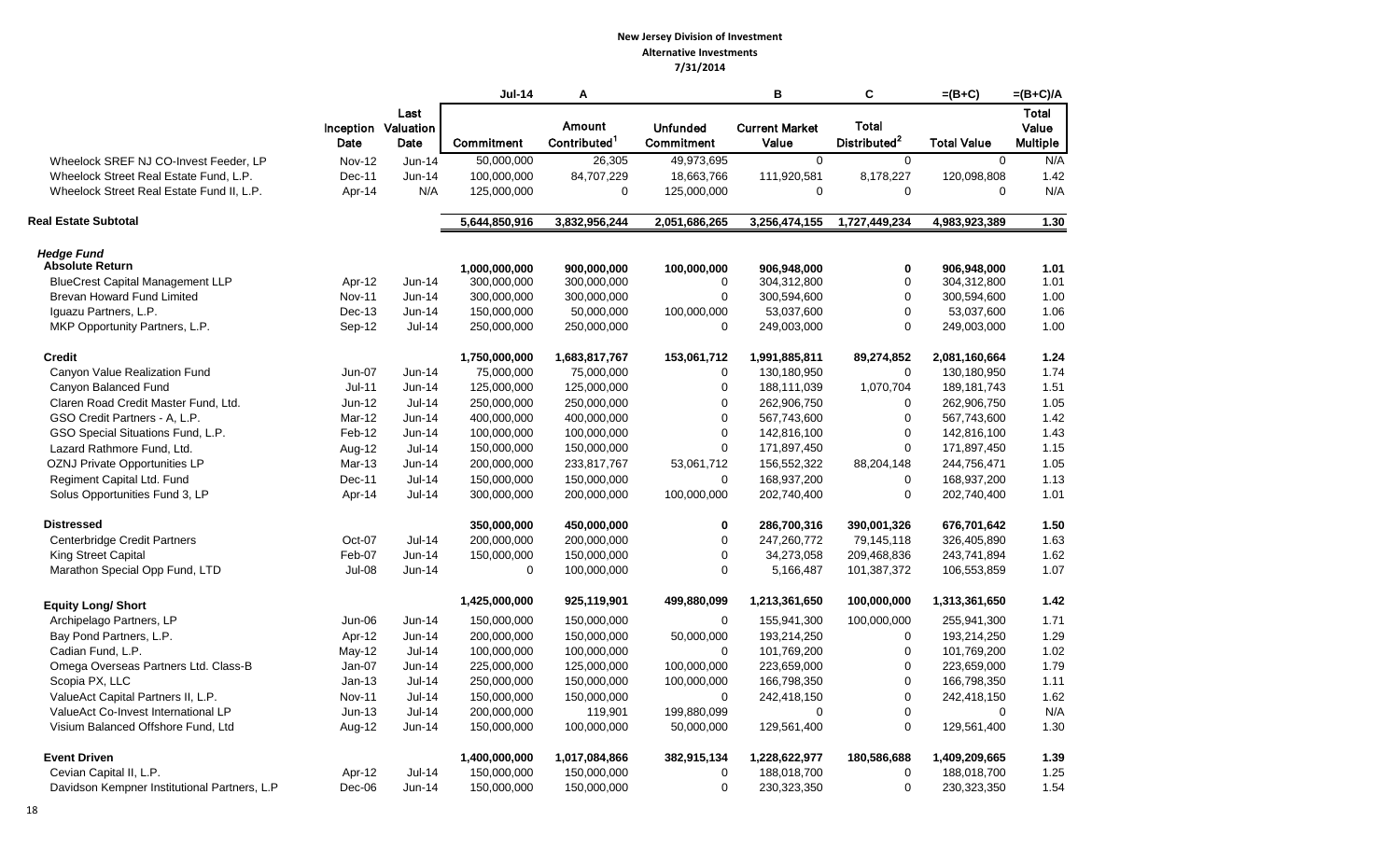|                                         |               |                             | <b>Jul-14</b> | Α                        |                               | в                              | C.                       | $=(B+C)$           | $=(B+C)/A$        |
|-----------------------------------------|---------------|-----------------------------|---------------|--------------------------|-------------------------------|--------------------------------|--------------------------|--------------------|-------------------|
|                                         |               | Last                        |               | Amount                   |                               |                                | <b>Total</b>             |                    | Total             |
|                                         | Date          | Inception Valuation<br>Date | Commitment    | Contributed <sup>1</sup> | <b>Unfunded</b><br>Commitment | <b>Current Market</b><br>Value | Distributed <sup>2</sup> | <b>Total Value</b> | Value<br>Multiple |
| Elliott Associates, L.P.                | Apr-12        | Jun-14                      | 200,000,000   | 90,883,000               | 109,117,000                   | 99,055,108                     | $\mathbf 0$              | 99,055,108         | 1.09              |
| JANA Strategic Investment Fund II, LP   | Jun-13        | Jun-14                      | 300,000,000   | 130,370,552              | 169,629,448                   | 85,978,109                     | 60,351,214               | 146,329,323        | 1.12              |
| Pershing Square LP                      | Apr-10        | $Jul-14$                    | 200,000,000   | 200,000,000              | $\mathbf 0$                   | 234,715,575                    | 85,000,000               | 319,715,575        | 1.60              |
| Starboard Leaders Fund LP               | Mar-14        | $Jul-14$                    | 125,000,000   | 58,331,314               | 66,668,686                    | 60,512,555                     | $\mathbf 0$              |                    | 1.04              |
|                                         |               |                             |               |                          |                               |                                | $\mathbf 0$              | 60,512,555         |                   |
| Starboard Value and Opportunity LP      | Mar-14        | $Jul-14$                    | 75,000,000    | 37,500,000               | 37,500,000                    | 38,074,688                     |                          | 38,074,688         | 1.02              |
| Third Point Offshore Fund, LTD.         | Apr-11        | $Jul-14$                    | 100,000,000   | 100,000,000              | 0                             | 135,166,166                    | 10,235,474               | 145,401,640        | 1.45              |
| York Capital Management, LP             | Feb-07        | Jun-14                      | 100,000,000   | 100,000,000              | $\pmb{0}$                     | 156,778,725                    | 25,000,000               | 181,778,725        | 1.82              |
| <b>Fund of Funds</b>                    |               |                             | 2,210,000,000 | 2,060,258,928            | 149,741,072                   | 2,583,019,874                  | 29,590,586               | 2,612,610,460      | 1.27              |
| AIMS/NJ Multi-Strategy Portfolio, LLC   | Aug-06        | Jun-14                      | 550,000,000   | 550,000,000              | 0                             | 689,946,802                    | $\mathbf 0$              | 689,946,802        | 1.25              |
| Arden Garden State NJ Fund LP.          | Jun-06        | Jun-14                      | 500.000.000   | 500.000.000              | 0                             | 560.249.290                    | $\mathbf 0$              | 560.249.290        | 1.12              |
| Protege Partners, LP                    | Jun-07        | $Jun-14$                    | 150,000,000   | 150,000,000              | 0                             | 181,046,233                    | $\mathbf 0$              | 181,046,233        | 1.21              |
| RC Woodley Park, LP                     | Aug-06        | Jun-14                      | 810,000,000   | 751,258,928              | 58,741,072                    | 1,028,418,979                  | 29,590,586               | 1,058,009,565      | 1.41              |
| Reservoir Strategic Partners Fund, LP   | $Jul-11$      | Jun-14                      | 200,000,000   | 109,000,000              | 91,000,000                    | 123,358,570                    | 0                        | 123,358,570        | 1.13              |
|                                         |               |                             |               |                          |                               |                                |                          |                    |                   |
| <b>Global Macro</b>                     |               |                             | 300.000.000   | 300.000.000              | $\mathbf 0$                   | 317.532.700                    | $\mathbf 0$              | 317.532.700        | 1.06              |
| Lynx (Bermuda) Ltd.                     | Mar-11        | $Jul-14$                    | 100,000,000   | 100,000,000              | 0                             | 104,232,900                    | $\mathbf 0$              | 104,232,900        | 1.04              |
| <b>Winton Futures Fund</b>              | Jan-11        | <b>Jul-14</b>               | 200,000,000   | 200,000,000              | $\mathbf 0$                   | 213,299,800                    | $\mathbf 0$              | 213,299,800        | 1.07              |
| <b>Multi-Strategy</b>                   |               |                             | 300,000,000   | 450,000,000              | 0                             | 289,047,894                    | 304,800,000              | 593,847,894        | 1.32              |
| AG Garden Partners, LP                  | Mar-06        | Jun-14                      | $\mathbf 0$   | 150,000,000              | 0                             | 6,733,869                      | 154,800,000              | 161,533,869        | 1.08              |
| Farallon Capital Inst. Partners, L.P.   | Jun-07        | Jun-14                      | 150,000,000   | 150,000,000              | 0                             | 94,483,650                     | 75,000,000               | 169,483,650        | 1.13              |
| OZ Domestic Partners II, Ltd.           | Jun-06        | Jun-14                      | 150,000,000   | 150,000,000              | 0                             | 187,830,375                    | 75,000,000               | 262,830,375        | 1.75              |
| <b>Hedge Fund Subtotal</b>              |               |                             | 8,735,000,000 | 7,786,281,462            | 1,285,598,017                 | 8,817,119,222                  | 1,094,253,452            | 9,911,372,674      | 1.27              |
|                                         |               |                             |               |                          |                               |                                |                          |                    |                   |
| <b>Real Assets</b>                      |               |                             |               |                          |                               |                                |                          |                    |                   |
| Aether Real Assets III Surplus, LP      | <b>Nov-13</b> | Jun-14                      | 100,000,000   | 19,951,977               | 80,153,682                    | 19,432,206                     | 105,659                  | 19,537,865         | 0.98              |
| Aether Real Assets III, LP              | <b>Nov-13</b> | $Jun-14$                    | 30,000,000    | 3,628,347                | 26,394,857                    | 3,462,883                      | 23,204                   | 3,486,087          | 0.96              |
| Blackstone Energy Partners, L.P.        | Mar-12        | $Jun-14$                    | 150,000,000   | 117,405,431              | 56,681,567                    | 108,683,157                    | 63,914,247               | 172,597,405        | 1.47              |
| <b>Blackstone Resources Select Fund</b> | Aug-11        | <b>Jul-14</b>               | 250,000,000   | 250,000,000              | 0                             | 216,338,250                    | $\mathbf 0$              | 216,338,250        | 0.87              |
| Blackstone TOP Fund - A, L.P.           | Jul-12        | Jun-14                      | 389,985,858   | 364,287,225              | 57,931,530                    | 363,599,424                    | 39,623,798               | 403,223,221        | 1.11              |
| BX NJ Co-Invest, L.P.                   | Aug-12        | Jun-14                      | 20,014,142    | 20,113,645               | 11,554,628                    | 48,279,775                     | 11,654,131               | 59,933,906         | 2.98              |
| Gresham Commodity Fund (ETAP)           | Feb-08        | $Jul-14$                    | 200,000,000   | 200,000,000              | $\mathbf 0$                   | 145,939,800                    | $\mathbf 0$              | 145,939,800        | 0.73              |
| Gresham Commodity Fund (TAP)            | Nov-07        | $Jul-14$                    | 200,000,000   | 200,000,000              | 0                             | 88,293,500                     | 75,000,000               | 163,293,500        | 0.82              |
| GSO Energy Partners - A, L.P.           | Mar-12        | Jun-14                      | 500,000,000   | 224,155,472              | 334,764,577                   | 213,462,793                    | 60,495,673               | 273,958,466        | 1.22              |
| Hitecvision VII, L.P.                   | Apr-14        | Jun-14                      | 100,000,000   | 1,104,753                | 98,895,247                    | 517,648                        | 0                        | 517,648            | 0.47              |
| OZNJ Real Asset Opportunities, LP       | Mar-13        | Jun-14                      | 50,000,000    | 29,198,765               | 20,801,235                    | 29,130,791                     | $\mathbf 0$              | 29,130,791         | 1.00              |
| RC Woodley Park, L.P.                   | May-11        | Jun-14                      | 135,000,000   | 135,000,000              | 0                             | 2,602,008                      | 89,569,359               | 92,171,367         | 0.68              |
| <b>Schroders Commodity Portfolio</b>    | Jan-08        | $Jul-14$                    | 500,000,000   | 450,000,000              | 50,000,000                    | 313,655,625                    | 75,000,000               | 388,655,625        | 0.86              |
| <b>Sheridan Production Partners I</b>   | Aug-07        | $Jun-14$                    | 50,000,000    | 52,250,000               | 0                             | 46,145,008                     | 43,000,000               | 89,145,008         | 1.71              |
| Sheridan Production Partners II-B, L.P  | <b>Nov-10</b> | $Jun-14$                    | 100,000,000   | 95,750,000               | 4,250,000                     | 70,857,968                     | 6,250,000                | 77,107,968         | 0.81              |
| Tenaska Power Fund II, L.P.             | Sep-08        | $Jun-14$                    | 100,000,000   | 87,542,018               | 12,457,982                    | 55,049,117                     | 23,549,655               | 78,598,772         | 0.90              |
| Warburg Pincus Energy, L.P.             | May-14        | N/A                         | 100,000,000   | 825,000                  | 99,175,000                    | 825,000                        | $\mathbf 0$              | 825,000            | 1.00              |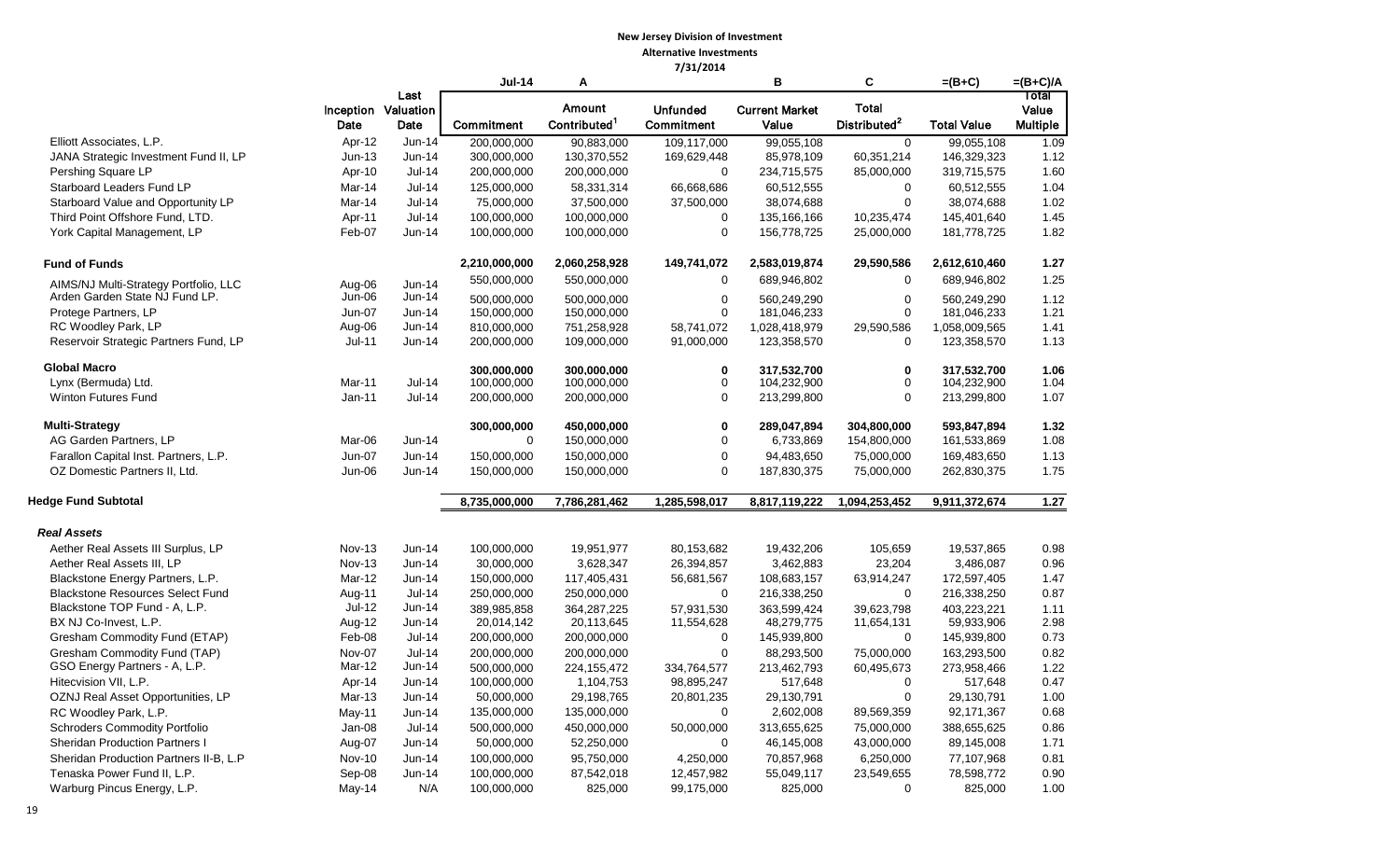|                             |                   |                                  |                   |                                    | <b>New Jersey Division of Investment</b> |                                |                                          |                    |                                          |  |  |  |
|-----------------------------|-------------------|----------------------------------|-------------------|------------------------------------|------------------------------------------|--------------------------------|------------------------------------------|--------------------|------------------------------------------|--|--|--|
|                             |                   |                                  |                   |                                    | <b>Alternative Investments</b>           |                                |                                          |                    |                                          |  |  |  |
|                             |                   | 7/31/2014                        |                   |                                    |                                          |                                |                                          |                    |                                          |  |  |  |
|                             |                   |                                  | <b>Jul-14</b>     | A                                  |                                          | в                              | С                                        | $=(B+C)$           | $=(B+C)/A$                               |  |  |  |
|                             | Inception<br>Date | Last<br><b>Valuation</b><br>Date | <b>Commitment</b> | Amount<br>Contributed <sup>1</sup> | <b>Unfunded</b><br>Commitment            | <b>Current Market</b><br>Value | <b>Total</b><br>Distributed <sup>2</sup> | <b>Total Value</b> | <b>Total</b><br>Value<br><b>Multiple</b> |  |  |  |
| <b>Real Assets Subtotal</b> |                   |                                  | 2,975,000,000     | 2,251,212,633                      | 853,060,305                              | 1,726,274,953                  | 488,185,726                              | 2,214,460,679      | 0.98                                     |  |  |  |
| <b>Grand Total</b>          |                   |                                  | 29,748,056,430    | 23,215,535,688                     | 8,431,567,919                            | 21,017,531,459                 | 8,929,996,208                            | 29,947,527,667     | 1.29                                     |  |  |  |

1. Amount Contributed does not include adjustment for portion of total distributions that are recallable. Contributions does include return of unused funded capital.

2. Total distributed include recallable portion of proceeds.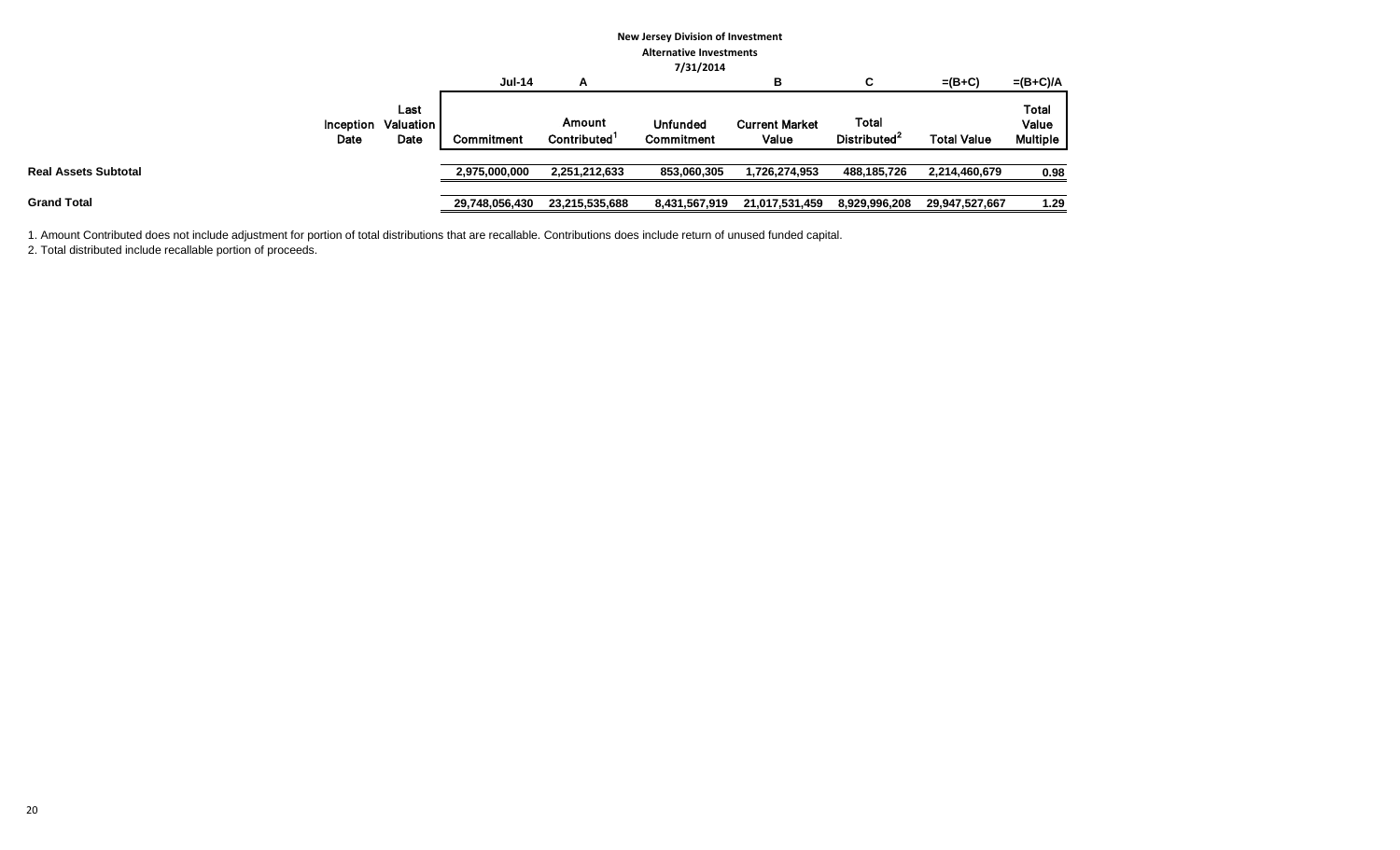#### **New Jersey Division of Investment Global Diversified Credit 7/31/14**

#### **Global Diversified Credit as of July 31, 2014**

Presents underlying fund level information including the Portfolio's original commitments, funded amounts to date, remaining commitments and the distributions to date.

|                                             |                       |                           | <b>Jul-14</b> | A                     |                               | в                              | C                                        | $=(B+C)$           | $=(B+C)/A$                     |
|---------------------------------------------|-----------------------|---------------------------|---------------|-----------------------|-------------------------------|--------------------------------|------------------------------------------|--------------------|--------------------------------|
|                                             | <b>Inception Date</b> | Last<br>Valuation<br>Date | Commitment    | Amount<br>Contributed | <b>Unfunded</b><br>Commitment | <b>Current Market</b><br>Value | <b>Total</b><br>Distributed <sup>2</sup> | <b>Total Value</b> | <b>Total Value</b><br>Multiple |
|                                             |                       |                           |               |                       |                               |                                |                                          |                    |                                |
| <b>BlackRock Credit Investors</b>           |                       | Oct-07<br>Jun-14          | 400.000.000   | 400,000,000           | 172,254,533                   | 41,068,999                     | 344.509.067                              | 385.578.066        | 0.96                           |
| <b>BlackRock Credit Investors Co-Invest</b> |                       | $Oct-09$<br>Jun-14        | 144,000,000   | 144,000,000           | 127,001,253                   | 9,348,928                      | 254,661,004                              | 264,009,932        | 1.83                           |
| Cerberus NJ Credit Opportunities Fund, L.P. |                       | Apr-12<br>$Jun-14$        | 300,000,000   | 280,472,637           | 19,527,363                    | 288,403,305                    | 34,825,871                               | 323,229,176        | 1.15                           |
| Golden Tree Opportunities LP-Class D        |                       | Sep-07<br>$Jun-14$        | 250,000,000   | 249,500,000           | 500,000                       | 440,127,882                    | 4,676,086                                | 444,803,968        | 1.78                           |
| Knight/TPG NPL - C, L.P.                    |                       | Mar-12<br>Jun-14          | 100,000,000   | 78,556,376            | 34,617,326                    | 83,596,260                     | 13,173,702                               | 96,769,962         | 1.23                           |
| Och Ziff Capital                            |                       | Apr-10<br>$Jun-14$        | 500,000,000   | 427,314,592           | 72,685,408                    | 898,002,469                    | $\Omega$                                 | 898,002,469        | 2.10                           |
| OZSC II, LP                                 |                       | Mar-13<br>$Jun-14$        | 300,000,000   | 313,309,682           | 10,452,154                    | 324,780,028                    | 23,761,836                               | 348,541,864        | 1.11                           |
| TPG Opportunities Partners III (A), LP      |                       | Apr-14<br>$Jun-14$        | 100,000,000   | 6,869,772             | 93,130,228                    | 6,174,421                      | 3,282                                    | 6,177,703          | 0.90                           |
| TPG Specialty Lending, Inc.                 |                       | Jul-14<br>May-11          | 200,000,000   | 102,684,312           | 99,446,439                    | 140,602,208                    | 26,663,340                               | 167,265,547        | 1.63                           |
| Total                                       |                       |                           | 2,294,000,000 | 2,002,707,371         | 629,614,705                   | 2,232,104,500                  | 702,274,188                              | 2,934,378,688      | 1.47                           |

1. Amount Contributed does not include adjustment for portion of total distributions that are recallable. Contributions does include return of unused funded capital.

2. Total distributed include recallable portion of proceeds.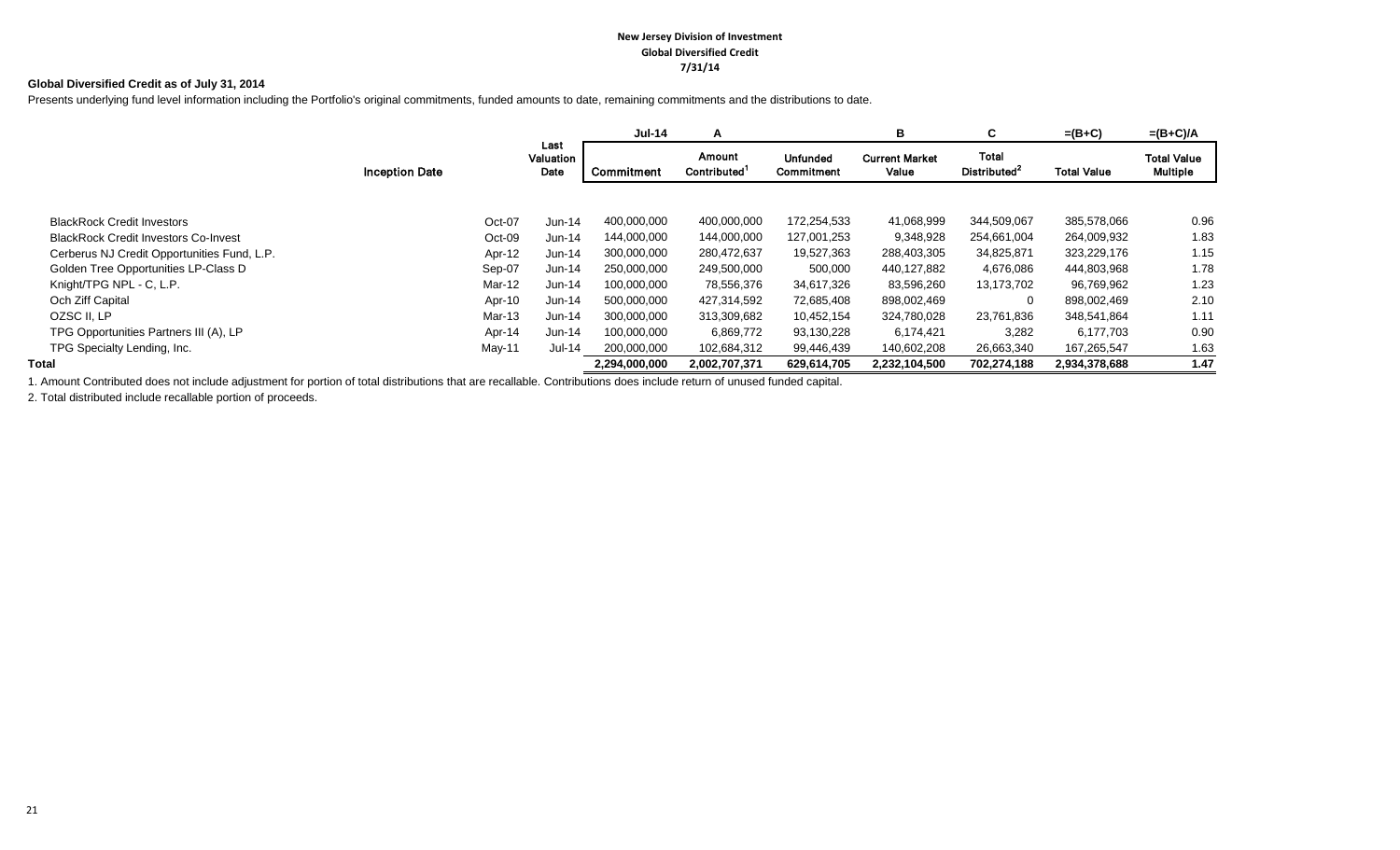# **New Jersey Division of Investment Opportunistic Investments 07/31/2014**

### **Opportunistic Investments as of July 31, 2014**

Presents underlying fund level information including the Portfolio's original commitments, funded amounts to date, remaining commitments and the distributions to date.

|                                                       |                         |                      |                           | <b>Jul-14</b>              | A                                  |                               | B                              |                                          | $=(B+C)$           | $=(B+C)/A$                            |
|-------------------------------------------------------|-------------------------|----------------------|---------------------------|----------------------------|------------------------------------|-------------------------------|--------------------------------|------------------------------------------|--------------------|---------------------------------------|
|                                                       |                         | Inception<br>Date    | Last<br>Valuation<br>Date | Commitment                 | Amount<br>Contributed <sup>1</sup> | <b>Unfunded</b><br>Commitment | <b>Current Market</b><br>Value | <b>Total</b><br>Distributed <sup>2</sup> | <b>Total Value</b> | <b>Total Value</b><br><b>Multiple</b> |
| Dyal NJ Investors, L.P.<br>Dyal II NJ Investors, L.P. | Dyal NJ Investors, L.P. | $Oct-12$<br>$Jul-14$ | $Jun-14$<br>N/A           | 200,000,000<br>250,000,000 | 156,578,829<br>0                   | 61,337,959<br>250,000,000     | 141,264,377<br>0               | 32,415,619<br>0                          | 173,679,996<br>0   | 1.11<br>N/A                           |
| <b>Total</b>                                          |                         |                      |                           | 450,000,000                | 156,578,829                        | 311,337,959                   | 141,264,377                    | 32,415,619                               | 173,679,996        | 1.11                                  |

1. Amount Contributed does not include adjustment for portion of total distributions that are recallable. Contributions does include return of unused funded capital.

2. Total distributed include recallable portion of proceeds.